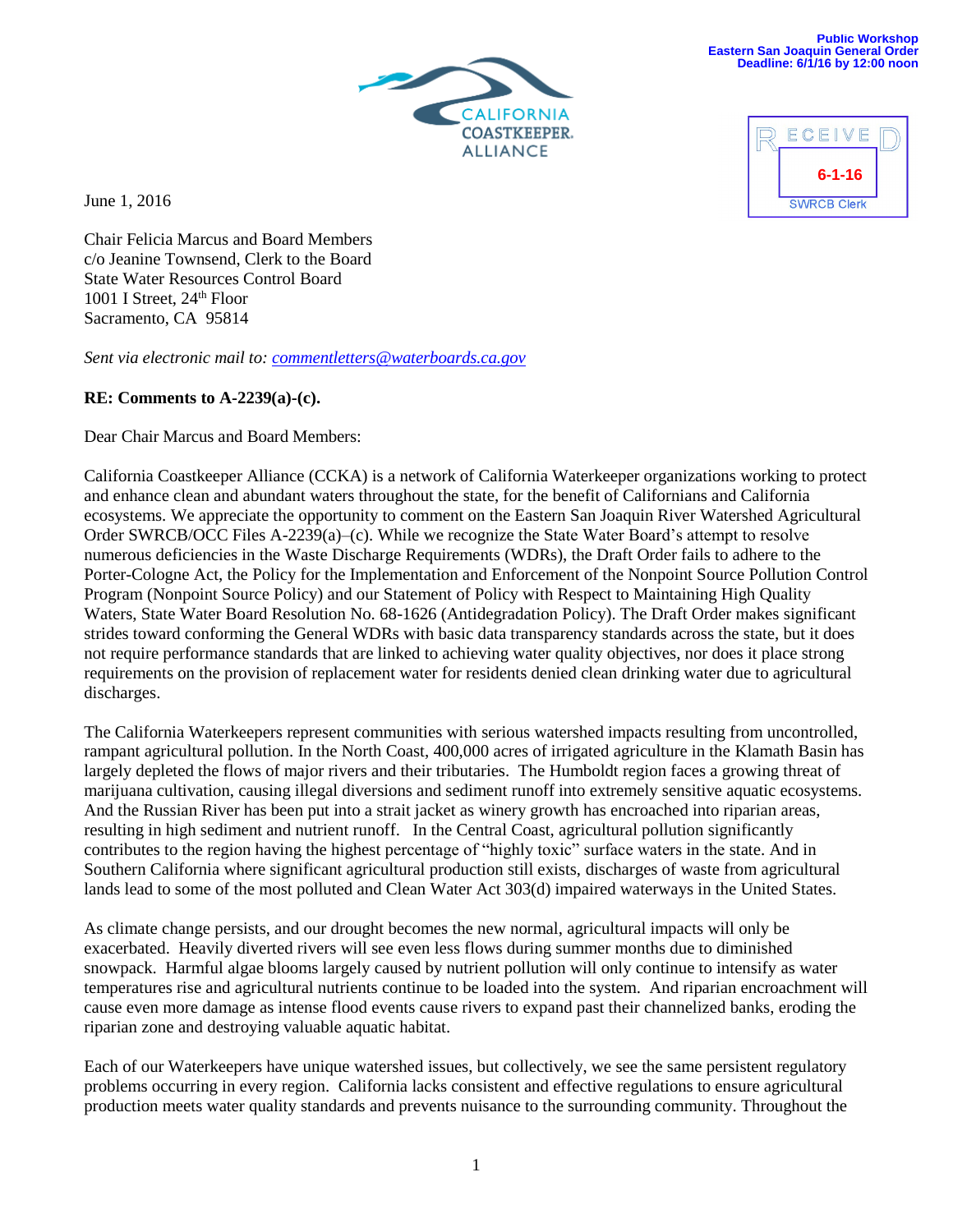state, we are unable to identify which agricultural management practices are working effectively to meet water quality standards because we lack the monitoring necessary to ensure compliance. To date, Water Boards have been unwilling to require individual growers to take accountability by demonstrating individual compliance. Discharges from irrigated agriculture are the largest source of pollution to Central Valley waterways. The State Water Board's 2010 Integrated Report Clean Water Act Section 303(d) List /305(b) Report identifies some 730 waterbody impairments in the Central Valley. Agriculture is identified as the source of 269 of these segments covering 1,572 waterway miles and 96,147 acres of open water. The Central Valley Regional Board's assessment of data collected at 313 Central Valley sites revealed that: toxicity to aquatic life was present at 63 percent of the monitored sites; pesticide water quality standards were exceeded at 54 percent of sites; one or more metals violated criteria at 66 percent of the sites; human health standards for bacteria were violated at 87 percent of monitored sites; and more than 80 percent of the locations reported exceedances of general parameters (dissolved oxygen, pH, salt, TSS).

California's agricultural management needs accountability. It is time the State Water Board begin resolving the persistent problems we see throughout California's agricultural management by relying less on iterative management practices and representative monitoring, and start requiring accountability for individual growers. Our comments focus not only on the problems within the Eastern San Joaquin watershed, or even the Central Valley, but rather the ubiquitous problems we see in every region's attempt to control agricultural pollution.

To comply with the Porter-Cologne Act, the Nonpoint Source Policy, the Antidegradation Policy, and to begin addressing California's impaired waterways due to agricultural activities, we request the State Water Board make the following changes:

- (1) Require that following a water quality exceedance, water quality benchmarks become enforceable effluent limitations measured at the edge-of-field;
- (2) Require that management practices must be designed and engineered to attain Basin Plan water quality objectives, and that such design must be supported by an accompanying reasonable assurance analysis;
- (3) Require all growers upstream of a receiving water exceedence to conduct edge-of-field monitoring until the exceedence is corrected;
- (4) Require edge-of-field monitoring at representative sites;
- (5) Require all growers that discharge to an impaired waterway to conduct edge-of-field monitoring until the grower demonstrates achievement of discharge effluent limitations;
- (6) Begin the time schedule for meeting water quality objectives at the Order's effective date, not when a receiving water exceedence occurs;
- (7) Require the Regional Water Board not a Third Party Coalition to determine the shortest time necessary to meet water quality objectives and set quantifiable milestones;
- (8) Allow individual growers that are not attaining water quality standards one year to come into compliance before they are subject to enforceable effluent limitations;
- (9) Make Nutrient Ratios enforceable and linked to water quality objectives;
- (10) Include groundwater monitoring for legacy pollutants like 123-TCP and DBCP;
- (11) Comply with the Antidegradation Policy;
- (12) Require all grower data to be publically available; and
- (13) Limit Third Party Coalition involvement in the Regional Board's regulatory responsibilities.

#### **A. THE DRAFT ORDER VIOLATES WATER CODE §13263 BECAUSE THE ITERATIVE APPROACH IS NOT SUFFICIENT TO ACHIEVE COMPLIANCE WITH THE BASIN PLAN WATER QUALITY OBJECTIVES.**

The Draft Order violates Water Code §13263. Under the Porter-Cologne Act, anyone discharging or proposing to discharge waste that could affect water quality must either obtain Waste Discharge Requirements (WDR) or a Conditional Waiver of Waste Discharge Requirements (Waiver). A WDR must be consistent with any applicable state and regional water quality control plans and policies. The Porter-Cologne Act also authorizes a Waiver of waste discharge requirements only if the Waiver is both consistent with the applicable basin plan and in the public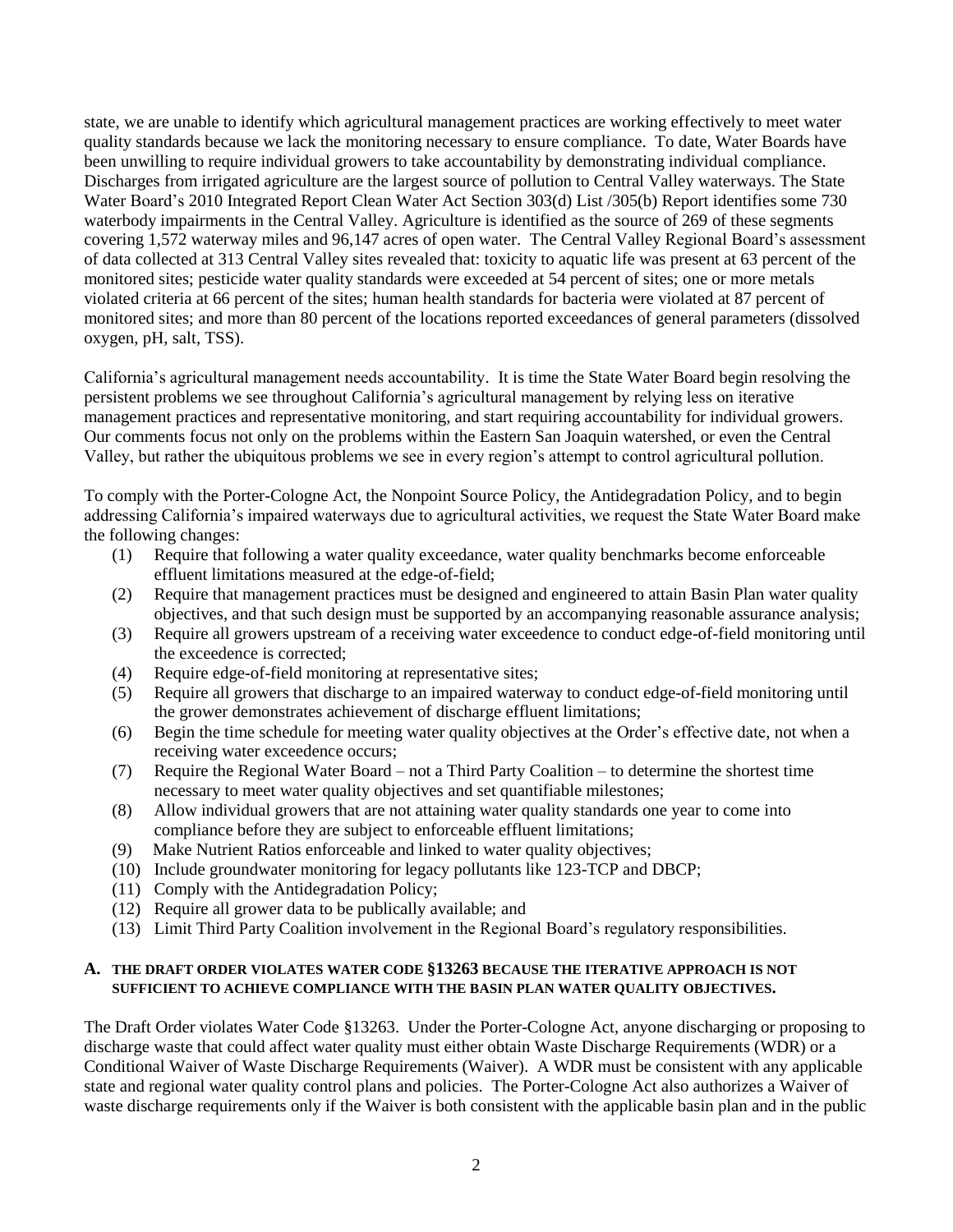interest.<sup>1</sup> Thus, in practical terms, Conditional Waivers operate in the same manner as WDRs.<sup>2</sup> Both WDRs and waivers shall include individual, group, or watershed-based monitoring requirements, unless the board determines that the discharges at issue does not pose a significant threat to water quality. When imposed, monitoring requirements must be designed to support the development and implementation of the WDR or Waiver program, including verifying the adequacy and effectiveness of the WDR or Waiver's conditions.

The State Water Board's iterative approach is not sufficient to achieve compliance with the Basin Plan's water quality objectives (WQOs) because it lacks specific, enforceable standards against which to measure existing management practices; lacks meaningful deadlines; and lacks adequate feedback mechanisms to determine if management practices are effective.

# *1. The Draft Order fails to require specific, enforceable standards against which to measure existing management practices*.

The Draft Order is inconsistent with the Central Valley Basin Plan and relevant water quality objectives because it does not contain specific, enforceable standards to measure the effectiveness of management practices. The Central Valley Basin Plan establishes water quality objectives to protect beneficial uses of water, establishes a program of implementation to achieve water quality objectives, and includes the requirements of the Nonpoint Source Policy.

The Central Valley Basin Plan contains Water Quality Objectives for Inland Surface Waters. Among them, at least three water quality objectives relate specifically to agricultural discharges. For pesticides, the Basin Plan requires:

- No individual pesticide or combination of pesticides shall be present in concentrations that adversely affect beneficial uses.
- Discharges shall not result in pesticide concentrations in bottom sediments or aquatic life that adversely affect beneficial uses.
- Total identifiable persistent chlorinated hydrocarbon pesticides shall not be present in the water column at concentrations detectable within the accuracy of analytical methods approved by the Environmental Protection Agency or the Executive Officer.
- Pesticide concentrations shall not exceed those allowable by applicable antidegradation policies.
- Pesticide concentrations shall not exceed the lowest levels technically and economically achievable.
- Waters designated for use as domestic or municipal supply (MUN) shall not contain concentrations of pesticides in excess of the Maximum Contaminant Levels set forth in California Code of Regulations, Title 22, Division 4, Chapter 15.
- Waters designated for use as domestic or municipal supply (MUN) shall not contain concentrations of thiobencarb in excess of 1.0 μg/l.<sup>3</sup>

Additionally, the Central Valley Basin Plan contains a Toxicity Water Quality Objective that "[a]ll waters shall be maintained free of toxic substances in concentrations that produce detrimental physiological responses in human, plant, animal, or aquatic life. This objective applies regardless of whether the toxicity is caused by a single substance or the interactive effect of multiple substances."<sup>4</sup> And a Sediment Water Quality Objective requires "[t]he suspended sediment load and suspended sediment discharge rate of surface waters shall not be altered in

l

<sup>&</sup>lt;sup>1</sup> California Water Code §13269.

<sup>2</sup> *Monterey Coastkeeper et al. v. State Water Resources Control Bd.* (Super Ct. Sacramento County, 2015, No. 34-2012- 80001324 pg. 8.

<sup>3</sup> Central Valley Regional Water Quality Control Board, Amendments to the 1994 Water Quality Control Plan for the Sacramento River and San Joaquin River Basins, pg. 33 (March 2014).

<sup>4</sup> *Id*. at 38.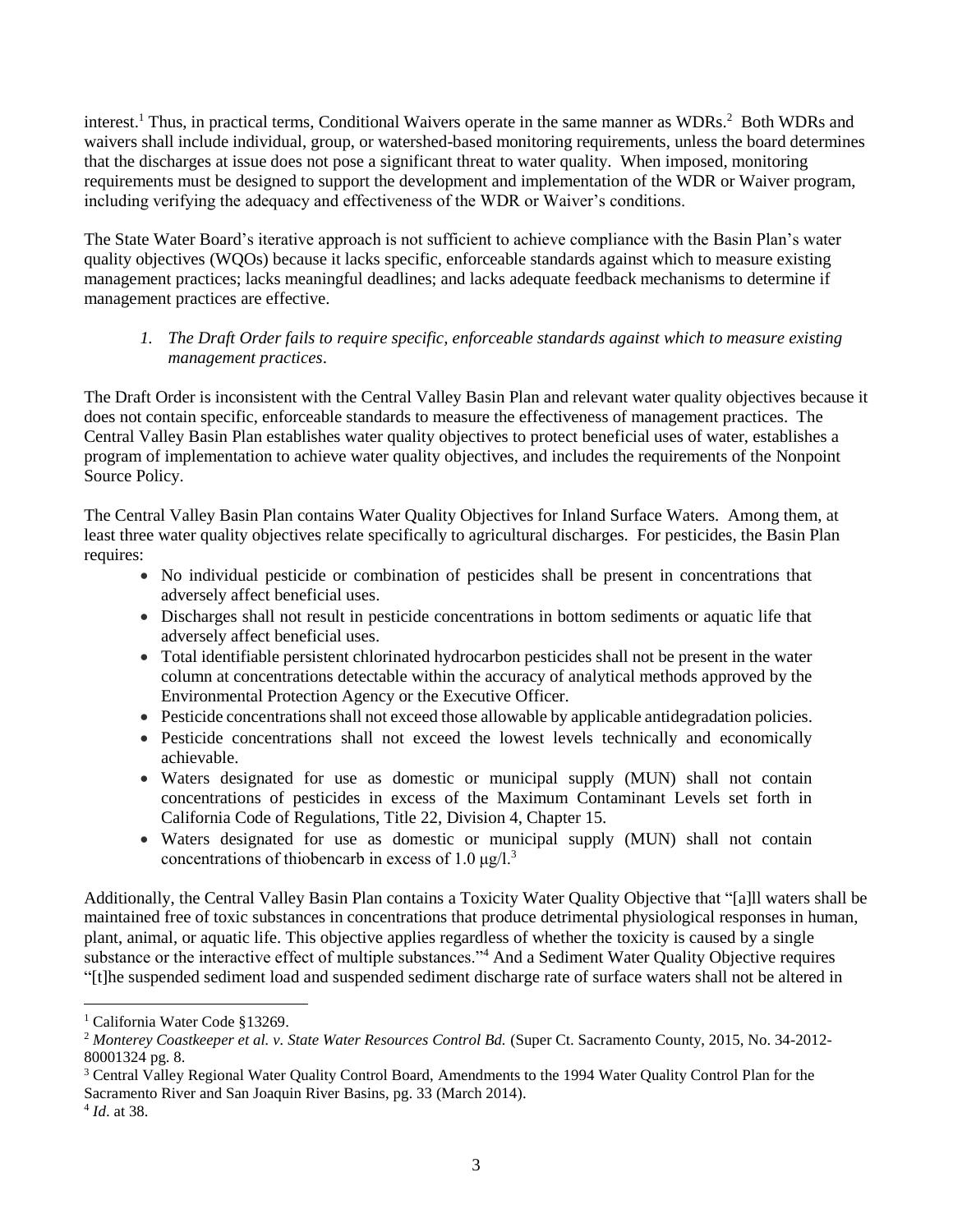such a manner as to cause nuisance or adversely affect beneficial uses."<sup>5</sup> These are only a few examples of the Central Valley Basin Plan water quality objectives that agricultural dischargers must meet. The Draft Order does not contain any specific, enforceable standards to measure compliance with these water quality objectives.

The existing and previous WDRs' lack of enforceable standards has led to widespread water quality impairments due to agricultural actives. Historic and ongoing nonpoint source discharges impact Central Valley surface waters.<sup>6</sup> Significant portions of major rivers and the Delta are impaired by discharges from agriculture.<sup>7</sup> Pesticides and nutrients are also major ingredients of surface agricultural drainage.<sup>8</sup> They have found their way to ground and surface waters in many areas of the basins.<sup>9</sup> Fish and aquatic wildlife deaths attributable to pesticide contamination of surface water occur periodically.<sup>10</sup> Nitrate and DBCP (1,2-Dibromo-3-chloropropane) levels exceeding the State drinking water standards occur extensively in Central Valley groundwater basins. <sup>11</sup> Domestic supply wells have been closed because of DBCP, EDB, nitrates, and other contaminants in several locations.<sup>12</sup> The Regional Water Board has identified over 7000 sites with confirmed releases of constituents of concern which have adversely impacted or threaten to impact the quality of groundwater resources.<sup>13</sup> The iterative, representative management of agricultural activities in the Central Valley has failed. It is time for a new water quality control regime that begins to hold individual growers responsible for their impairments. Yet, the Draft Order only perpetuates these impairments due to the lack of enforceable standards.

Iterative management practices do not ensure water quality objectives are being met. The Draft Order is based on an iterative approach to attain water quality standards, by which dischargers must implement management practices to prevent discharges of waste that are causing or contributing to exceedence of water quality standards. When a receiving water violation has occurred, the Draft Order requires the Third Party to begin taking an iterative approach by conducting additional monitoring upstream to determine where additional management practices might be helpful. However, the Draft Order does not require individual monitoring requirements to determine the grower responsible for the receiving water limitation. Nor does the Draft Order specify how the Third Party or the grower will achieve water quality standards through an iterative process.

The State Water Board's reliance on iterative management practices in lieu of enforceable standards is illegal due to the inability of the monitoring scheme to determine whether a grower's management practices are effective. Water Code §13263 requires WDRs to implement any relevant water quality control plans, and must take into consideration the beneficial uses and water quality objectives required to achieve beneficial uses. Additionally, Water Code §13269 requires a conditional Waiver of waste discharge requirements to include monitoring requirements "designed to support the development and implementation of the Waiver program, including, but not limited to, verifying the adequacy and effectiveness of the Waiver's conditions."<sup>14</sup> The Draft Order's compliance monitoring is inadequate.

The Draft Order's iterative surface water monitoring program will not ensure responsible parties are identified. The Draft Order states that when "an exceedance is detected through receiving water monitoring, the source or sources causing or contributing to the exceedance at the monitoring site *will not necessarily be apparent* in the absence of further investigation."<sup>15</sup> The Draft Order then directs the Third Part to "subsequently move upstream

- 9 *Id*. <sup>10</sup> *Id*.
- <sup>11</sup> *Id*.
- <sup>12</sup> *Id*.

 $\overline{\phantom{a}}$ 5 *Id*. at 36.

<sup>6</sup> *Id*. at 41.

<sup>7</sup> *Id*.

<sup>8</sup> *Id*. at 46.

 $13 \, Id.$ 

<sup>&</sup>lt;sup>14</sup> California Water Code §13269(a)(2).

<sup>&</sup>lt;sup>15</sup> State Water Resources Control Board, In the Matter of Review of Waste Discharge Requirements General Order No.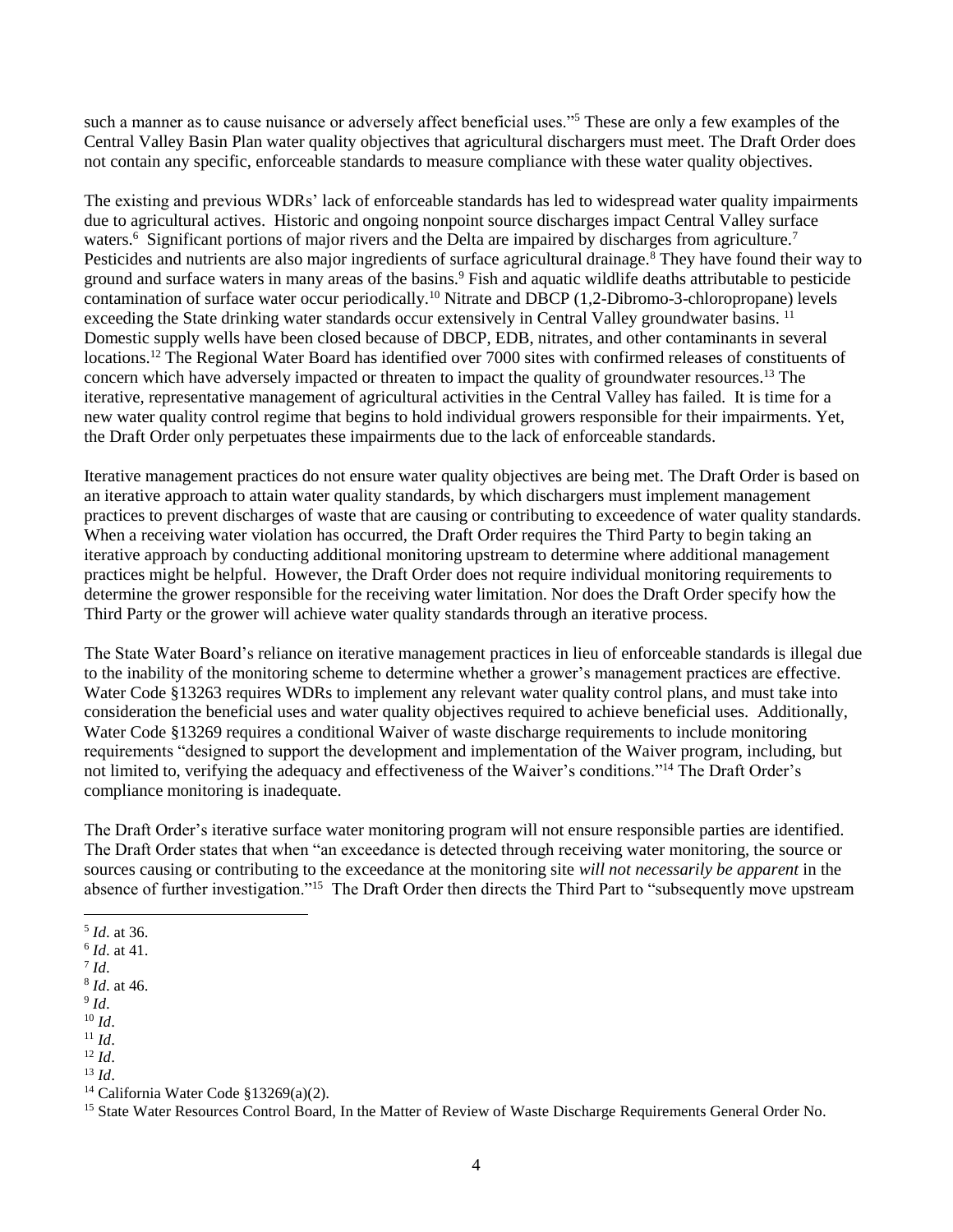to locate the source of the problem."<sup>16</sup> The Draft Order's unspecific direction for a Third Party to be responsible for an iterative monitoring program does not ensure adequate feedback to determine if grower specific management practices are effective.

While the Draft Order provides a goal that agricultural growers must plan to achieve Basin Plan water quality objectives though implementation of management practices within 10-years, the Order presents this 10-year timeframe as merely a target rather than an enforceable milestone, and does not require sufficient monitoring to verify that growers have in-fact achieved, or are even on track to achieve such objectives. Therefore without requiring compliance with Basin Plan water quality objectives within a time certain, and without providing a mechanism to verify individual grower compliance with these objectives, the Draft Order impermissibly provides no assurances that Basin Plan water quality objectives will ever be met. This is inconsistent and non-compliant with Water Code section 13263.

The State Water Board must set enforceable water quality standards. Therefore, the State Water Board should require that following a water quality exceedance, water quality benchmarks become enforceable effluent limitations measured at the edge-of-field.

Furthermore, the Draft Order lacks management practice implementation requirements further demonstrates the Order fails to require compliance with Basin Plan water quality objectives within a time certain. This is because the Draft Order entirely omit requirements to ensure that adoption of management practices at individual farms that are actually designed and engineered to attain Basin Plan water quality objectives.

To assure management practices will meet water quality objectives by a certain timeframe, the State Water Board should require that management practices must be designed and engineered to attain Basin Plan water quality objectives, and that such design must be supported by an accompanying reasonable assurance analysis that demonstrates the management practices implemented are in fact designed to ensure compliance with Basin Plan water quality objectives.

*2. The Monterey Coastkeeper decision dictates that an iterative process with representative monitoring fails to ensure water quality standards will be achieved*.

The Draft Order's monitoring program provides less feedback than the monitoring program overturned in *Monterey Coastkeeper et al. v. State Water Resources Control Bd.*<sup>17</sup> The Central Coast Waiver at issue in *Monterey Coastkeeper* required only the largest polluting growers to conduct individual farm monitoring for effluent discharges. All other growers were allowed to participate in regional, representative monitoring.

The Draft Order's flawed reliance on the iterative process is almost identical to the management program held to be illegal in *Monterey Coastkeeper*. The *Monterey Coastkeeper* Waiver also relied upon the implementation of iterative management practices to achieve water quality standards. Just like the Draft Order, the *Monterey Coastkeeper* Waiver provided that for "the extent monitoring data shows implemented management practices have not been effective in preventing discharges from causing or contributing to exceedances, the Modified Waiver requires the discharger to implement 'improved' management practices."<sup>18</sup> The *Monterey Coastkeeper* court found the Modified Waiver to be unenforceable because in practice, "this approach is highly unlikely to

R52012-0116 for Growers Within the Eastern San Joaquin River Watershed that are Members of the Third-Party Group Issued by the California Regional Water Quality Control Board, Central Valley Region; *SWRCB/OCC FILES A-2239(a)-(c)* Order, pg. 45 (February 8, 2016).

<sup>16</sup> *Id*.

<sup>&</sup>lt;sup>17</sup> Monterey Coastkeeper et al. v. State Water Resources Control Bd. (Super Ct. Sacramento County, 2015, No. 34-2012-80001324.

<sup>18</sup> *Id*. at 34.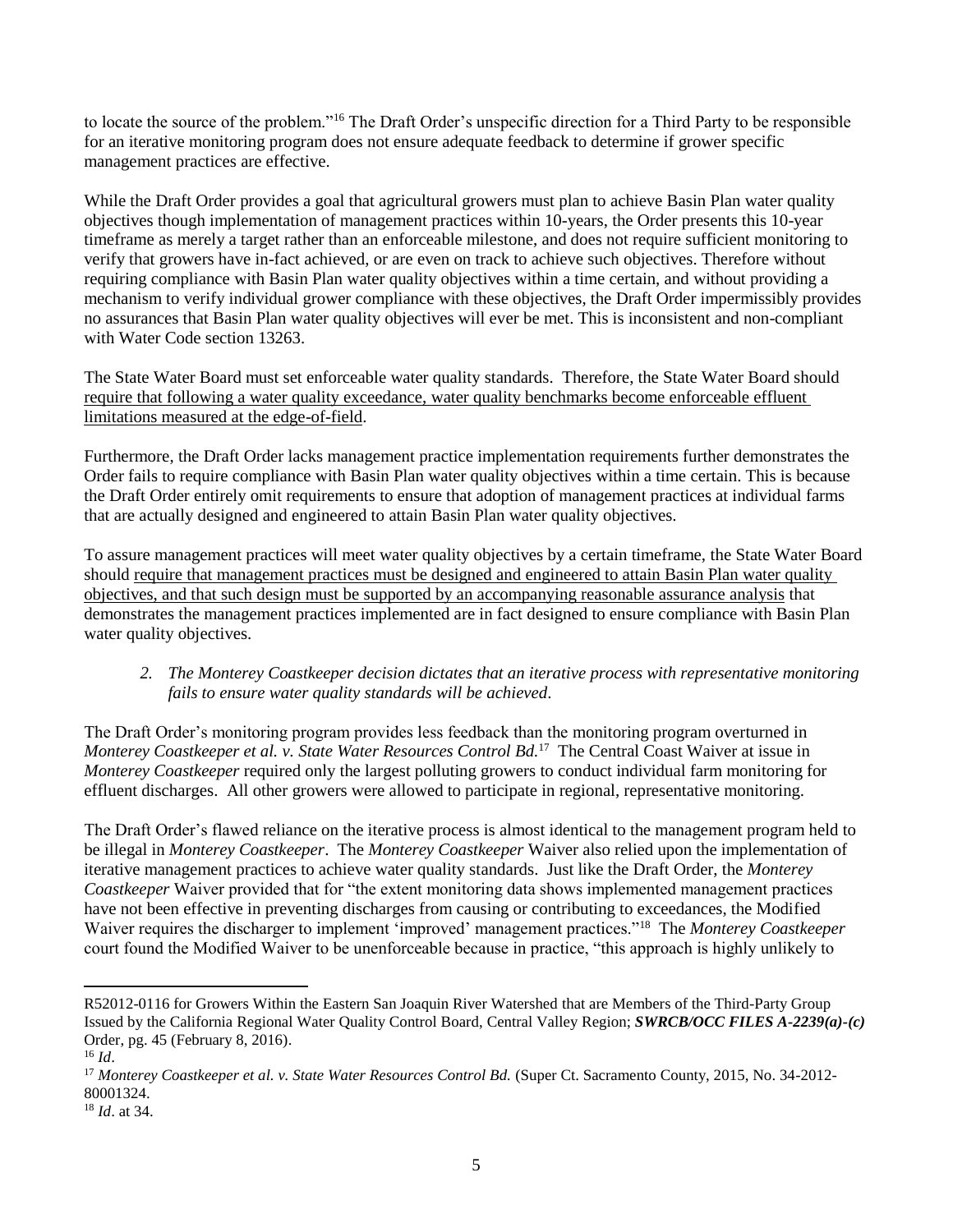work because the receiving water monitoring data, submitted in most cases by a cooperative monitoring group, does not identify the individual discharges that are 'causing or contributing' to the exceedence."<sup>19</sup> The same conclusion can be drawn with the Draft Order.

The Draft Order does not provide enforceable standards because nobody can determine where receiving water violations are occurring. *Monterey Coastkeeper* held the Waiver's monitoring program did not ensure compliance with water quality standards because "neither the Board, nor the cooperative monitoring group, nor (in many cases) the grower, can identify where the pollution is coming from or whether the grower's management practices are effectively reducing pollution and degradation."<sup>20</sup> The Draft Order contains the same illegal flaw. There is no effective feedback mechanism to ensure each grower is complying with the Basin Plan's water quality objectives. As such, the Draft Order does not provide specific, enforceable standards to ensure compliance with water quality objectives.

The courts find minimal monitoring programs – with some individual monitoring – is inefficient to determine compliance with water quality standards. In *Monterey Coastkeeper*, the court held that "the Waiver's compliance/verification monitoring is inadequate."<sup>21</sup> The court's justification was that because "the Waiver relies on implementation of management practices to achieve water quality standards", the "monitoring must be sufficient to verify the effectiveness of the management practices that are implemented."<sup>22</sup> When receiving water exceedances occur, the court held that "limitations of the cooperative surface receiving water monitoring in identifying the source of exceedances" was the reason the "Waiver continues to be inadequate to identify and resolve exceedances for all but the small class of dischargers subject to individual surface discharge monitoring."<sup>23</sup> Even though the Central Coast Waiver had individual monitoring requirements for some growers, it was still not adequate to ensure all growers' management practices were sufficient to meet water quality objectives.

The current Draft Order requires no individual surface water monitoring. The Draft Order only requires representative monitoring – for all growers regardless of associated impacts. Even after an exceedence occurs, the Draft Order never explicitly requires individual farm monitoring to assess compliance with standards. The Draft Order does not even meet the level of rigor in the overturned monitoring program from *Monterey Coastkeeper* because zero growers are explicitly subject to individual monitoring to identify and resolve exceedances.

Representative monitoring – on its own – is not sufficient to determine compliance with water quality standards. We understand the law does not mandate individual field monitoring for all growers. However, there needs to be adequate monitoring to identify and resolve the source of exceedances. While the courts have not determined the precise monitoring program that will achieve this standard, the courts have ruled in *Monterey Coastkeeper* that the Draft Order's current reliance on representative monitoring is illegal and not sufficient to comply with the law.

Management practices do not ensure that water quality standards are being met. The Draft Order's representative monitoring essentially guarantees that the Regional Board will not take enforcement action against a discharger as long as the discharger believes it is implementing iterative management practices, even if those iterative practices remain completely ineffective at controlling discharges of waste and meeting water quality objectives. As *Monterey Coastkeeper* explains, "Management practices are merely a means to achieve water quality standards. Adherence to management practices does not ensure that standards are being met."<sup>24</sup> However, the State Water Board continues to condone iterative management practices in-lieu of specific, enforceable standards. The State

l <sup>19</sup> *Id*.

<sup>20</sup> *Id*.

<sup>21</sup> *Id*. at 41.

<sup>22</sup> *Id.*

<sup>23</sup> *Id*.

<sup>24</sup> *Id*. at 34.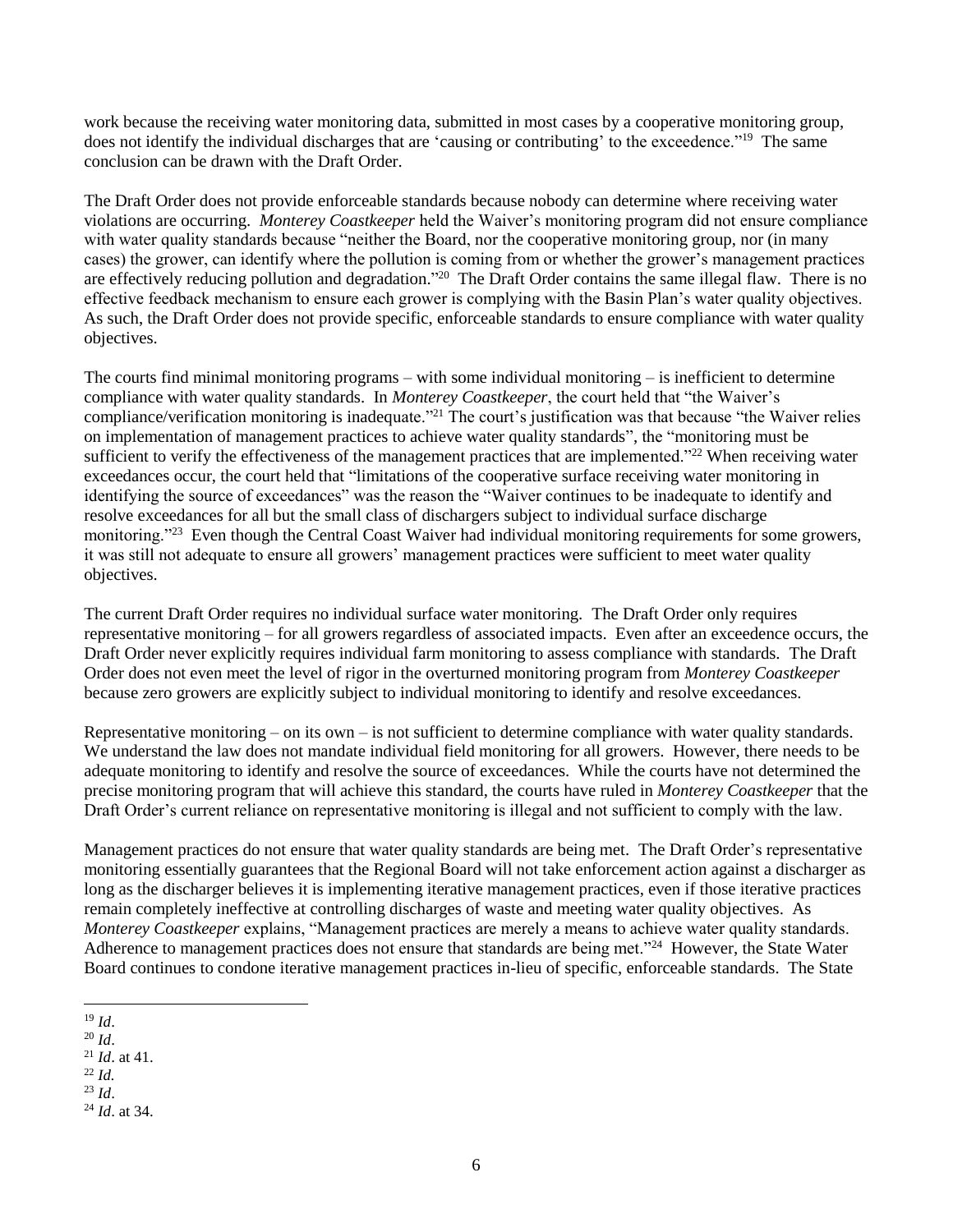Water Board should heed the opinion in *Monterey Coastkeeper*: "It is unreasonable for the Board to keep doing the same things it has been doing and expect different results."<sup>25</sup>

# *3. The monitoring scheme suffers from the same illegal deficiencies overturned in the Agua decision*.

The Draft Order's representative monitoring is as illegal as the overturned monitoring scheme recently rejected by the Court of Appeal in *Asociacion de Gente Unida por el Agua v. Central Valley Regional Water Quality Control Bd (Agua)* <sup>26</sup> . In *Agua*, the Central Valley Regional Water Board required monitoring for supply wells a significant distance from the source of pollution – the manure ponds. The *Agua* court determined that the WDRs' regional monitoring locations are "ineffective to accomplish the timely detection of a change in [water] quality."<sup>27</sup> Like the vacated dairy WDRs, the Draft Order does not require additional upstream monitoring unless the regional, *i.e.* distant, monitoring sites already show an adverse impact.

The Draft Order's monitoring scheme is not adequate to ensure the Order's directive that beneficial uses are to be protected. In *Aqua*, the court found that the "crucial question of fact in this case is whether the monitoring system prescribed in the Order is adequate to ensure the Order's directive that no further degradation of groundwater shall occur."<sup>28</sup> The court went on to hold that there were "no facts from which any court could determine the monitoring system is adequate to detect and prevent further groundwater degradation."<sup>29</sup> Water Code §13263 and the Draft Order require growers to not degrade beneficial uses by achieving water quality objectives. However, like the Regional Board in *Agua*, the State Water Board cannot point to any fact in the record that ensures the proposed surface water monitoring scheme will detect and prevent further beneficial use degradation.

The fact that follow-up management plans may be triggered does not obviate the fact that the prescribed monitoring locations will not monitor localized areas that feel the full brunt of one or more irrigated land dischargers' pollution. Like the dairy WDRs, follow-up management plans by the growers are only triggered after multiple violations of water quality objectives far downstream are detected. That triggering event already establishes that instead of beneficial uses being protected from further degradation, water quality objectives are being violated and beneficial uses unreasonably affected.<sup>30</sup>

*Agua* was explicit that general warnings that Coalition members not discharge pollutants at levels that exceed applicable water quality objectives do not cure the absence of meaningful monitoring to ensure that dischargers are actually complying with water quality standards. The *Agua* Court of Appeals stated:

The Order protects the beneficial uses of groundwater by declaring that degrading groundwater is prohibited. However, as previously shown, the mechanism for ensuring the groundwater will not be degraded, the monitoring program, is insufficient for the task.<sup>31</sup>

The point applies equally to the Draft Order. Although the Order includes general requirements to protect beneficial uses, comply with standards and not degrade surface waters, those general requirements do not cure the absence of any meaningful monitoring to determine whether receiving waters are degraded by individual discharges. Indeed, the Court of Appeals said:

 $\overline{a}$ <sup>25</sup> *Id*. at 35.

<sup>26</sup> *Asociacion de Gente Unida por el Agua v. Central Valley Regional Water Quality Control Bd.* (2012) 210 Cal. App. 4th 1255, 1270.

<sup>27</sup> *Id*. at 1260.

<sup>28</sup> *Id*. at 1267.

<sup>29</sup> *Id*.

<sup>30</sup> *Id*. at 1276-77.

<sup>31</sup> *Id*. at 1280.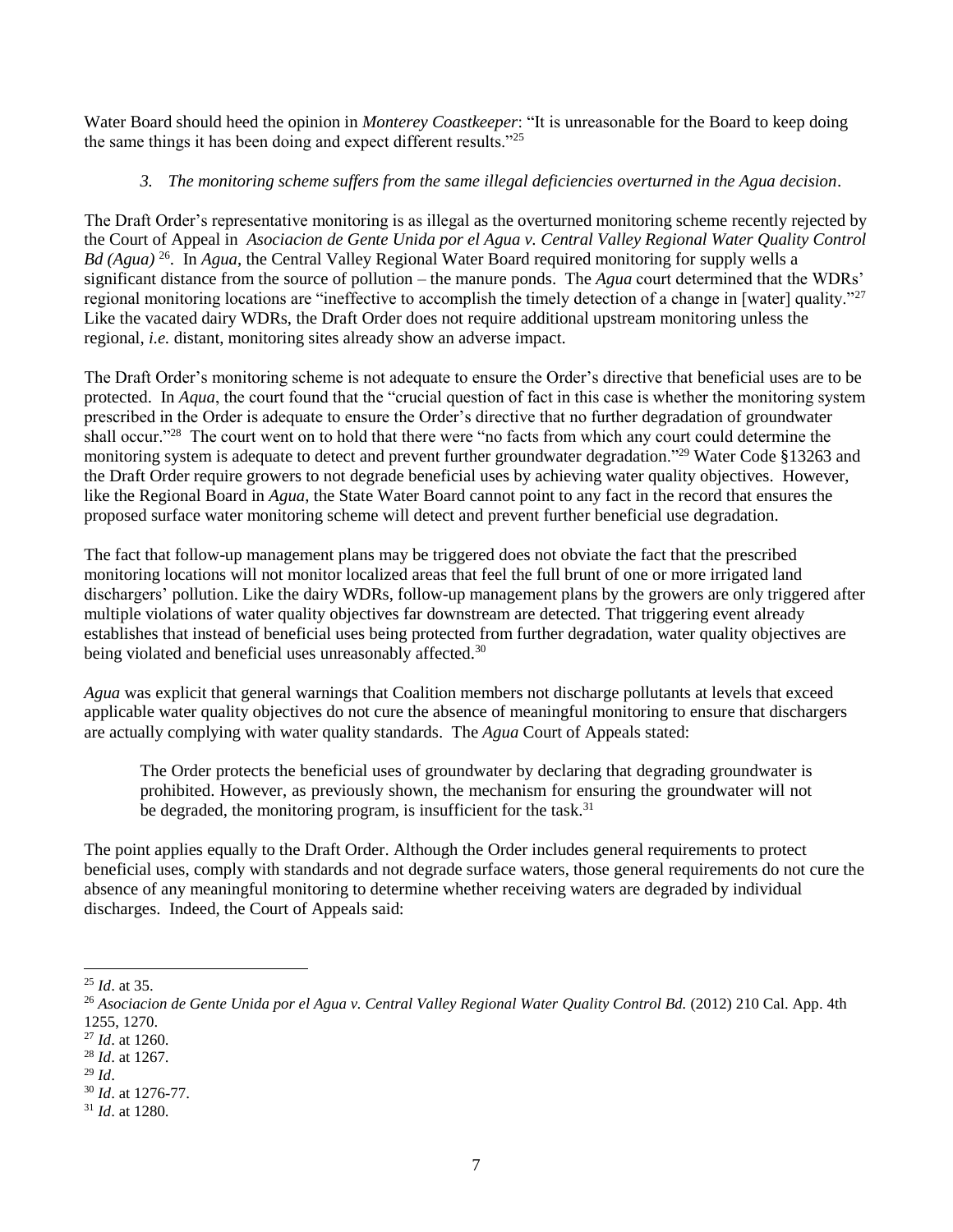The wish is not father to the action. The Order finds that the beneficial domestic, agricultural, and other uses of the groundwater underlying the dairies will be protected by the Order, but the finding wholly depends upon the Order's prohibition of the further degrading of groundwater without requiring the means (monitoring wells) by which that could be determined. Because the monitoring plan upon which the Order relies to enforce its no degradation directive is inadequate, there is not substantial evidence to support the findings.<sup>32</sup>

In the absence of water quality monitoring that is able to detect degradation beyond a small percentage of Central Valley waters, the WDRs suffer from the same inadequacy. Until the Draft Order requires surface water monitoring that will detect degradation, there is no substantial evidence to support the Order's mandate that beneficial uses be protected.

## *4. The State Water Board should acknowledge that representative monitoring – without individual monitoring – is insufficient to protect beneficial uses as required by Water Code §13263.*

To ensure the protection of the Central Valley Basin Plan's beneficial uses, the Draft Order must contain adequate surface water quality monitoring to detect and resolve water quality objective exceedances. The WDRs' requirement to do representative water sampling once a month represents approximately 0.1 percent of streamflow. Water quality standards for toxic pollutants, by definition, cause impairment if they are exceeded more than once in three years. Compliance with water quality standards cannot be determined by collecting samples, perhaps 20 to 40 miles from a discharge point and analyzing 0.1 percent of streamflow draining 15,218 to 83,767 irrigated acres. Representative monitoring cannot measure or detect degradation that may have occurred upstream and dissipated by the time the effected waters commingle with other waters and flow past the downstream monitoring location. Discharger specific or, at a minimum, a statistically significant sampling of individual discharges is fundamental to providing the information necessary to adequately regulate specific sources of pollution.

Information in the record from expert consultants, demonstrates that representative monitoring – without any individual monitoring – cannot protect water quality. For example, former Regional Board geologist Steve Bond, in a letter that is included in the record observes that: 1) it is impossible to protect the beneficial uses of waters of the State without monitoring those waters; 2) it is impossible to evaluate the effectiveness of treatment systems or management measures without monitoring the discharge; 3) it is impossible to evaluate the effectiveness of specific management measures from a distant downstream monitoring location and 4) it is impossible to determine the water quality of upstream sub-watersheds in a complex watershed by measuring at distant downstream locations.<sup>33</sup> Monitoring edge-of-field and adjacent ambient waters is necessary to evaluate whether waters are being polluted and the effectiveness of applied management measures.

The Regional Board admits representative monitoring is ineffective to ensure beneficial uses are protected. The WDRs' Findings state, "[t]he surface water quality monitoring and trend groundwater quality monitoring under this Order are regional in nature instead of individual field discharge monitoring. The benefits of regional monitoring include the ability to determine whether water bodies accepting discharges from numerous irrigated lands are meeting water quality objectives and to determine whether practices, at the watershed level, are protective of water quality. However, there are limitations to regional monitoring's effectiveness in determining possible sources of water quality problems, the effectiveness of management practices, and individual compliance with this Order's requirements."<sup>34</sup> The Regional Board admits that the Draft Order's representative monitoring is limited in determining compliance with water quality objectives. Given this admission coupled with case law, the State Water Board should acknowledge that representative monitoring – without individual monitoring – is not

<sup>32</sup> *Id*. at 1260-61.

<sup>&</sup>lt;sup>33</sup> Steven Bond and Associates letter to Bill Jennings dated 27 September 2010.

<sup>&</sup>lt;sup>34</sup> Waste Discharge Requirements General Order R5-2012-0116, Finding 23, pg. 6.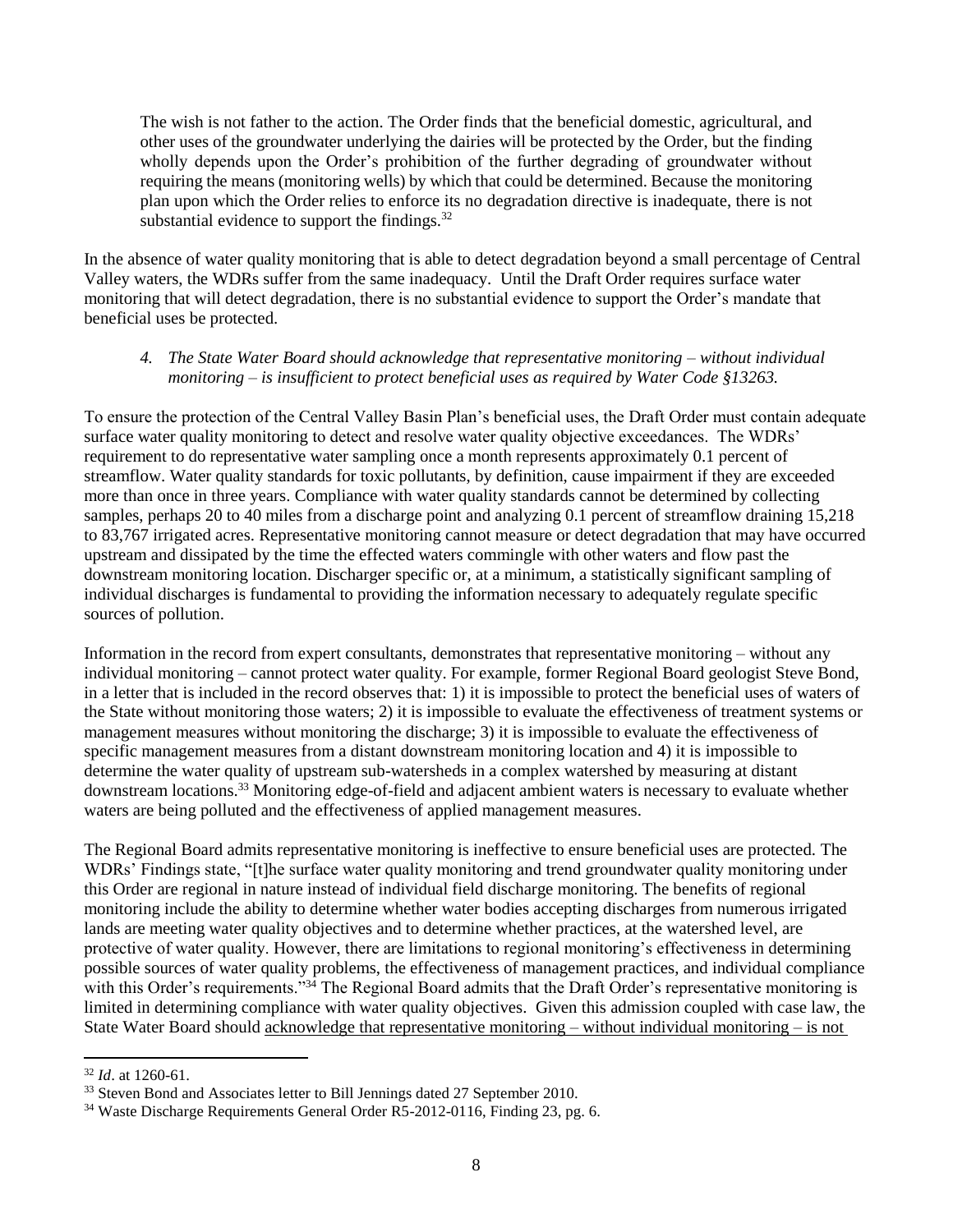#### sufficient to protect beneficial uses as required by Water Code §13263.

# 5. The State Water Board should follow the direction of Region 4 to ensure adequate *individual monitoring is required to detect and resolve water quality exceedances.*

The State Water Board should look to Region 4's recently adopted Waiver as guidance for the minimum amount of individual monitoring necessary to ensure beneficial uses are protected. The Los Angeles Regional Water Quality Control Board has adopted a new five-year irrigated lands regulatory program affecting all farming operations in Ventura County. The updated version of the "Conditional Waiver of Waste Discharge Requirements" will be in effect from 2016 to 2021. Although there have been two previous versions of the Conditional Waiver, 2005-2010, and 2010-2015 (later extended until 2016), the version adopted on April 14 at a meeting in Simi Valley includes significantly more rigorous requirements for farm owners and operators than the previous versions.

The Los Angeles Regional Board acknowledged that representative surface water monitoring was not adequate to detect receiving water limitations. The previous Ventura Waiver relied heavily on the collection of receiving water data to characterize water quality and identify pollution sources. However, when an exceedance occurred, follow-up monitoring was never reported by third-party coalition and presumably never conducted. As a result, neither the Board, nor the third-party coalition, nor (in many cases) the grower, could identify with any specificity where the pollution was coming from or whether the grower's management practices were effectively reducing pollution and degradation.

The Los Angeles Regional Board agreed that representative monitoring on its own was not able to identify sources of pollution. In the Regional Board's March 21<sup>st</sup>, 2016 Response to Comments staff admitted that "the requirements for follow-up monitoring in the existing Waiver were not specific enough to compel VCAILG to conduct follow-up monitoring."<sup>35</sup> The Regional Board then added further direction in the Waiver's monitoring scheme by requiring an investigation that included individual monitoring.<sup>36</sup>

Therefore, we request that when a receiving water violation has been detected by representative monitoring, the State Water Board should require all growers upstream of the watershed exceedence to begin conducting individual field monitoring until the responsible parties are identified and the exceedence is corrected.

The Los Angeles Regional Board also required edge-of-field monitoring at representative sites in Los Angeles. The data collected at the representative edge-of-field sites is assumed to be the same as the discharge quality at other sites with the same size, crop type, and location.<sup>37</sup>

Therefore, we request the State Water Board to require edge-of-field monitoring at representative sites with the presumption that the discharge water quality is the same as the other growers the site represents. If a representative site has an exceedance, all growers under that representative class must perform additional management practices until the exceedence is corrected, or until the grower conducts individual monitoring to demonstrate their field is not degrading the beneficial uses of the Basin Plan.

Lastly, the Los Angeles Regional Water Board requires additional monitoring for discharges to impaired waterways. The Waiver includes deadlines to meet the Total Daily Maximum Load (TMDL) benchmarks. If the

 $\overline{a}$ <sup>35</sup> Los Angeles Water Quality Resources Control Board, COMMENT SUMMARY AND RESPONSES CONDITIONAL WAIVER OF WASTE DISCHARGE REQUIREMENTS FOR DISCHARGES FROM IRRIGATED AGRICULTURAL LANDS WITHIN THE LOS ANGELES REGION, pg. 36 (Comment Deadline: March 21, 2016).

<sup>36</sup> *Id*.

<sup>37</sup> *Id*. at 40.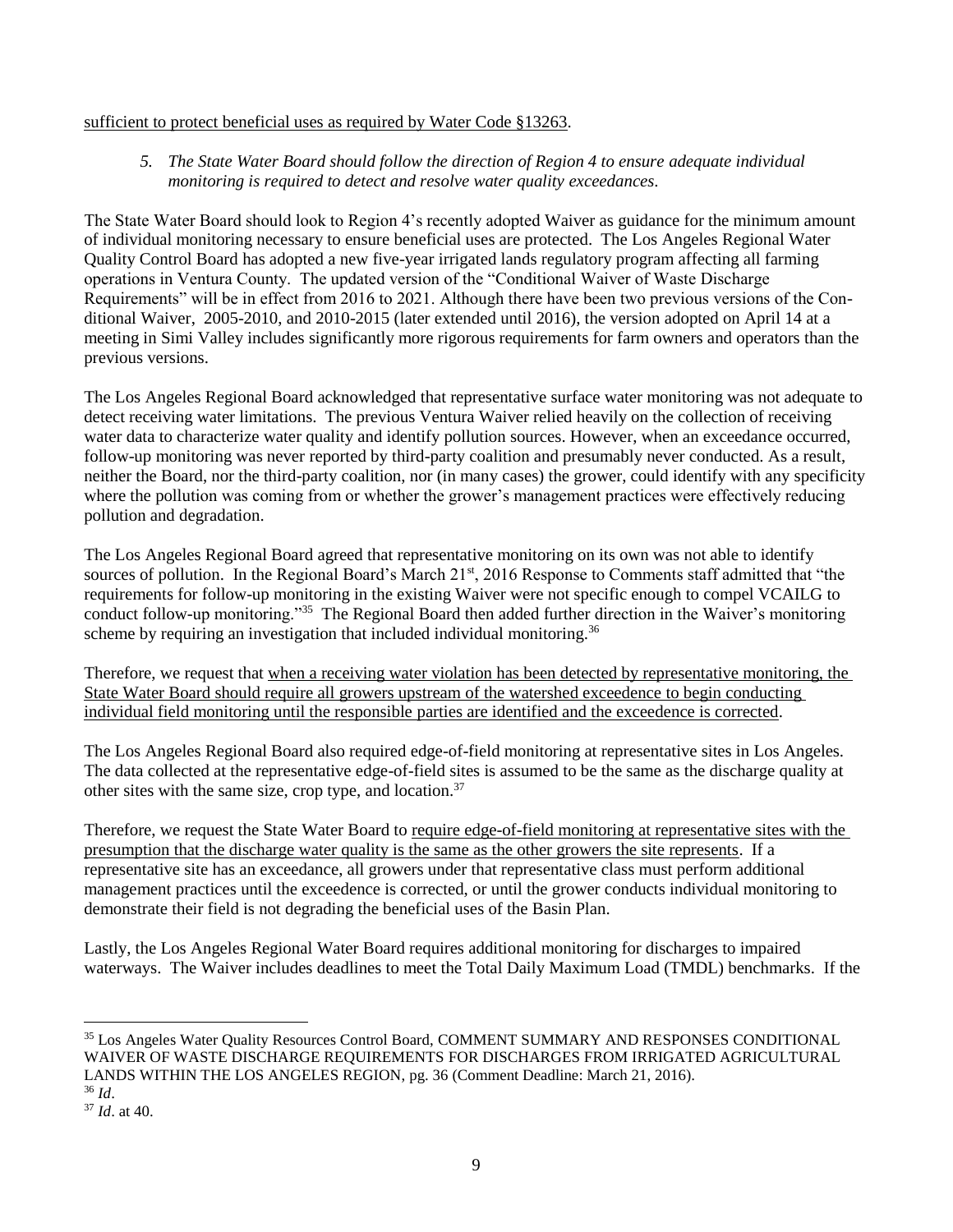TMDL benchmarks are not met by the deadlines, the Waiver includes provisions that will require edge-of-field monitoring and individual reporting for all growers within the watershed.

Therefore, we request that the State Water Board require all growers that are discharging into impaired waterways to conduct edge-of-field monitoring until the grower can demonstrates achievement of discharge effluent limitations. For non-TMDL waterways, the grower shall demonstrate their discharge meets water quality objectives.

The above three recommendations – taken in totality – will be sufficient for the Draft Order to ensure beneficial uses are not degraded by providing adequate feedback mechanisms to ensure compliance with water quality objectives. Our proposed monitoring scheme attempts to strike a balance between cost-effectiveness and achieving water quality objectives. If a grower's management practices are truly effective and not impairing waterways then no individual monitoring is required. Only when a grower is degrading a waterway will that grower be subject to individual monitoring. Our proposed monitoring scheme gives the benefit of the doubt to the grower. When that benefit is compromised, the burden then shifts to the grower to demonstrate they are not responsible for the degradation. If that demonstration can be made, then no further individual monitoring is required. Our proposed monitoring scheme holds growers accountable in a reasonable and cost-effective manner.

# **B. THE DRAFT ORDER VIOLATES THE CALIFORNIA NONPOINT SOURCE POLICY.**

In May 2004, the State Water Board adopted the Nonpoint Source Policy. The purpose of the Policy is to improve the state's ability to effectively manage nonpoint source pollution and conform to the requirements of the Federal Clean Water Act and the Federal Coastal Zone Act Reauthorization Amendments of 1990. The NPS Policy requires, among other key elements, an NPS control implementation program's ultimate purpose to be explicitly stated. It also requires implementation programs to, at a minimum, address NPS pollution in a manner that achieves and maintains water quality objectives and beneficial uses, including any applicable antidegradation requirements.

# *1. The Draft Order fails to comply with Nonpoint Source Policy Element 1 and 2, because the program does not achieve water quality objectives and protect beneficial uses*.

The Draft Order fails to comply with the Nonpoint Source Policy. The key element of all nonpoint source control programs is verification measures to determine whether a program is meeting its stated purpose.<sup>38</sup> The Nonpoint Source Policy requires an Agricultural Waiver or Order to address nonpoint source pollution "in a manner that achieves and maintains water quality objectives and beneficial uses."<sup>39</sup> This does not mean the Regional Board only set Water Quality Objectives, but it must also determine that there is a *high likelihood* the program will attain those objectives. The Draft Order fails to make this determination.

Nonpoint Source Policy Element 2 states that: "[a] nonpoint-source control **i**mplementation program must include a description of the [management practices (MPs)] and other program elements that are expected to be implemented to ensure attainment of the implementation program's stated purpose, the process to be used to select or develop management practices, and the process to be used to ensure and verify proper management practice implementation."<sup>40</sup> A Regional Water Board must be able to determine there is a "high likelihood that management practices will be successful."<sup>41</sup> "Management practices must be tailored to a specific site and circumstances and justification for the use of a particular category or type of management measure must show that

 $\overline{a}$ <sup>38</sup> State Water Resources Control Board, POLICY FOR IMPLEMENTATION AND ENFORCEMENT OF THE NONPOINT SOURCE POLLUTION CONTROL PROGRAM Cite to NPS Policy, pg. 13 (May 20, 2004).

<sup>39</sup> *Id*. at 12.

<sup>40</sup> *Id*.

<sup>41</sup> *Id.*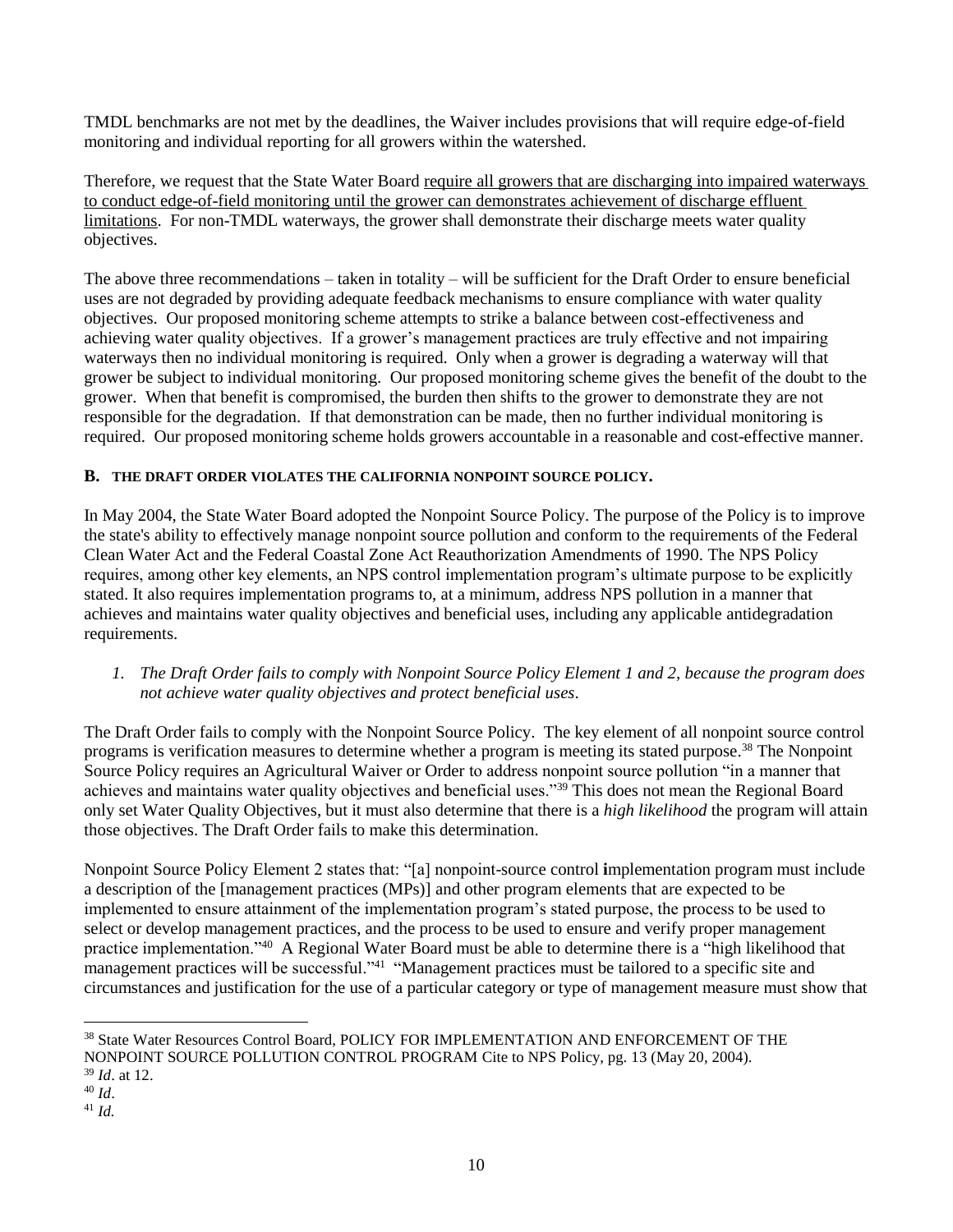the measure has been successfully employed in similar circumstances."<sup>42</sup> "If a management measure has not previously been employed, documentation to establish its efficacy must be provided by the discharger."<sup>43</sup>

Growers have been required to implement management measures to prevent pollution since the adoption of the irrigated lands Waiver in 2003. A large percentage of rivers, streams and channels in the Central Valley are impaired by pollutants discharged from irrigated lands. In those places where downstream violations have been detected, the Third Party Coalition has surveyed farmers for existing management measures and asked their members to perhaps employ additional management measures. However, because there is effectively no monitoring of receiving waters adjacent to where farms are discharging and effectively no monitoring of actual discharges to evaluate the effectiveness of management measures, water quality standards violations in those waters will remain undetected and the effectiveness of implemented management measures will remain unknown. The Regional Board will continue to have no evidence demonstrating any likelihood that any current management measures will achieve water quality standards in those waters.

The Third Party Coalition cannot adequately demonstrate measurable progress towards water quality objectives. In the Regional Board's 2012 Response to Comments, staff suggested that the Eastside Coalition's 1 April 2012 Management Plan Update Report identifies specific management practices implemented and that the Coalition had been able to document measurable progress towards improved water quality because of a claimed reduction in chlorpyrifos exceedances and a reduction in *Ceriodaphnia dubia* toxicity test results. When the new management practices were reviewed, the new measures in first and second priority watersheds amounted to 4,102 acres (about 1% of irrigated acres in the Coalition area). And while *C. dubia* toxicity declined from 16 percent to 2 percent, zooplankton (*H. azteca*) toxicity increased from 14 percent to 20 percent. Exceedances from chlorpyrifos were down; which was to be expected given the 82 percent reduction in use. Growers have shifted to cheaper and more effective (toxic) products that are not reflected in monitoring. Further, there is no chronic toxicity monitoring and the current acute toxicity monitoring fails to capture episodic events when toxicity is likely to be present. There is nothing in the record to indicate that the WDRs' regional monitoring approach can detect violations of water quality standards in all upstream waters or that it can evaluate the effectiveness of management measures to prevent violations in waters well upstream of the regional or representative monitoring locations. By eliminating measurement of what is happening in local waters adjacent to dischargers or measurement of what is being locally discharged, the WDRs cannot evaluate whether management measures are "tailored to a specific site and circumstances."<sup>44</sup> Nor is there any evidence upon which the Regional Board could determine that implemented management measures are "highly likely" to be successful in attaining standards in those upstream waters. There is no evidence of any studies or data demonstrating the effectiveness of any management measures in the Central Valley to achieve discharges that comply with water quality standards. Only through representative monitoring of edge-of-field discharges can the Regional Board determine the effectiveness of management measures and whether violations of water quality standards are occurring.

The fact that after seven years of implementation, the Third Party Coalition has not produced substantive information describing the locations of management practices actually in place in the Coalition area and the effectiveness of such practices, roundly demonstrates that the WDRs have no feedback mechanism to evaluate management measures, especially one designed to establish "a strong correlation between the specific implemented management measures and the relevant water quality requirements."<sup>45</sup>

 $\overline{\phantom{a}}$ <sup>42</sup> *Id.*

<sup>43</sup> *Id.*

<sup>44</sup> *Id*.

<sup>45</sup> *Id*.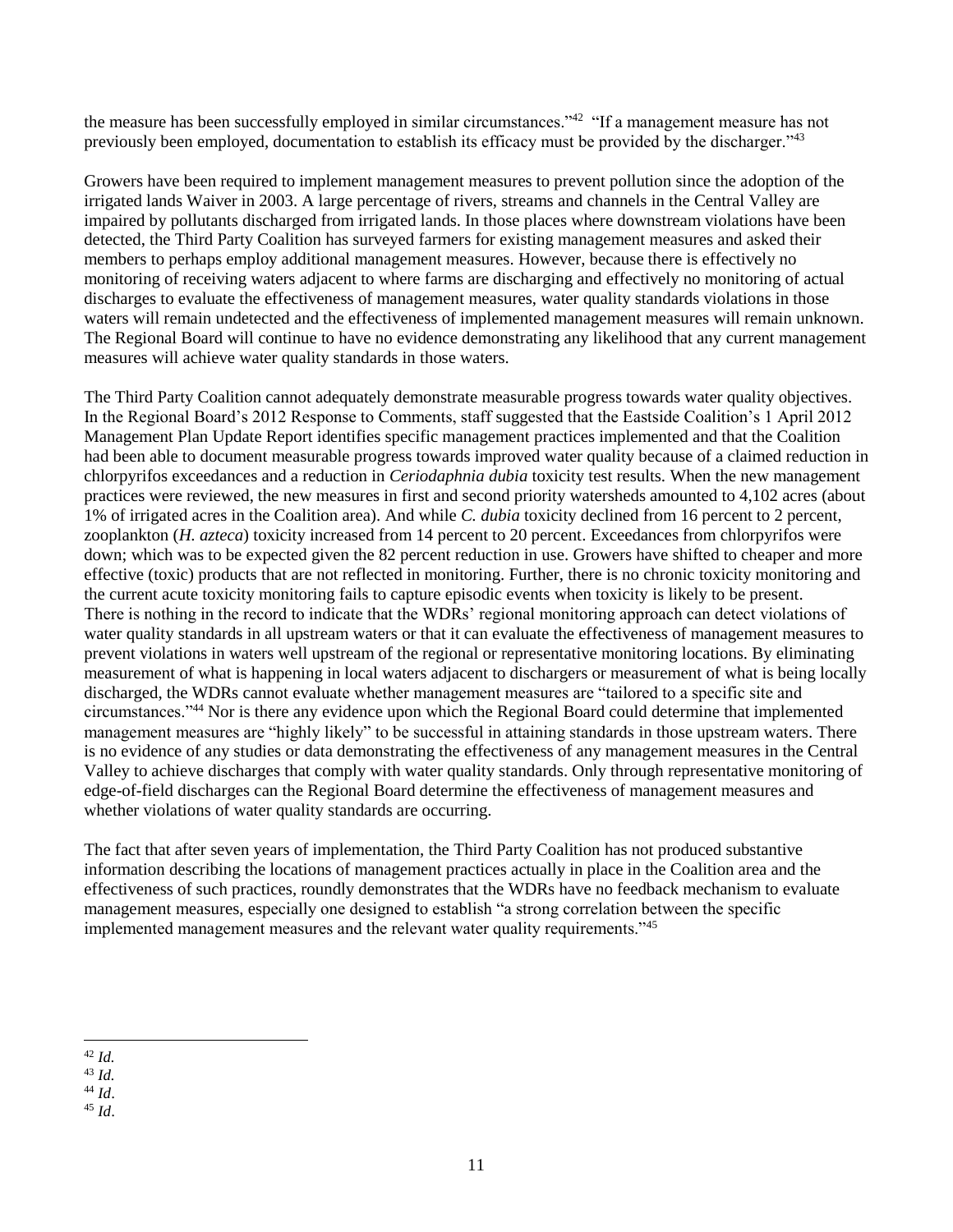*2. The Draft Order fails to comply with Nonpoint Source Policy Element 3, because the program does not contain meaningful deadlines with quantifiable milestones to meet receiving water limitations.*

The Draft Order fails to comply with Nonpoint Source Policy Element 3. The Nonpoint Source Policy requires that where a Regional Board determines it is necessary to allocate time to achieve water quality requirements, the Nonpoint Source program "shall include a specific time schedule, and corresponding quantifiable milestones designed to measure progress toward reaching the specified requirements."<sup>46</sup>

Any necessary allocation of time to meet water quality objectives should begin at the adoption of a Nonpoint Source program – not at the point when a receiving water exceedence occurs. The Porter-Cologne Act (CWC §13242[b] and § 13263[c]), the NPS Program Plan, and the NPS Implementation and Enforcement Policy recognize that there are instances where it will take time to achieve water quality requirements. The Draft Order allows growers up to 10 years to come into compliance with a water quality objective once a receiving water exceedance occurs. This is unacceptable. The Nonpoint Source Policy is clear that the "time schedule may not be longer than that which is reasonably necessary to achieve an NPS implementation program's water quality objectives." By waiting to start the time schedule only after an exceedance is detected, the Regional Water Board is purposefully trying to extend the time schedule for as long as possible without justification.

The Nonpoint Source Policy's intent is to begin any necessary time at the adoption of the Nonpoint Source program. The Policy states that in the consideration of approval of specific interim goals and the time necessary to achieve those goals, a Regional Water Board considers such factors as: significant capital outlays for MP implementation; the presence of a severely degraded waterbody; and whether or not an NPS control implementation program is a component of a larger TMDL implementation program. These are considerations made at the beginning of a Nonpoint source program, not after an exceedance is detected.

The Draft Order's illegal monitoring scheme cannot detect receiving water exceedances. As explained above, the Draft Order lacks specific data to determine compliance with water quality standards. Requiring a Third Party to conduct future monitoring provides no assurances that receiving water violations will ever be detected. Given the lack of monitoring to determine individual grower responsibility for a receiving water exceedance, it is conceivable that the 10-year time schedule may never begin.

Other regional water boards start the implementation timeframe at the adoption of the Nonpoint Source Program – not after a receiving water violation has occurred. In the Central Coast Waiver, the time schedule began at the beginning of adoption, not at some mythical point in the future based on regional monitoring. And the Central Coast Waiver's time schedule was much shorter than what is being proposed here. The Central Valley Regional Board has provided no justification for why the Central Valley needs ten years after detection, while the Central Coast only needed two to four years following adoption of the Waiver.

The Draft Order must include requirements reasonably designed to show measurable progress toward improving water quality over the short-term and achieving water quality standards in a meaningful timeframe. There is little evidence to support a conclusion that the Draft Order will lead to quantifiable improvements in water quality or even arrest the continued degradation of the region's waters.

The Draft Order should require all Members to comply with water quality standards from the shortest time possible following adoption of this Draft Order – not once a violation has occurred. The State Water Board should not begin a 10 year compliance clock once the regional monitoring assessments and Third Parties identify a receiving water violation. Moreover, the State Water Board should justify why the time schedule is as short as possible, and provide interim quantifiable milestones.

 $\overline{\phantom{a}}$ <sup>46</sup> *Id*. at 13.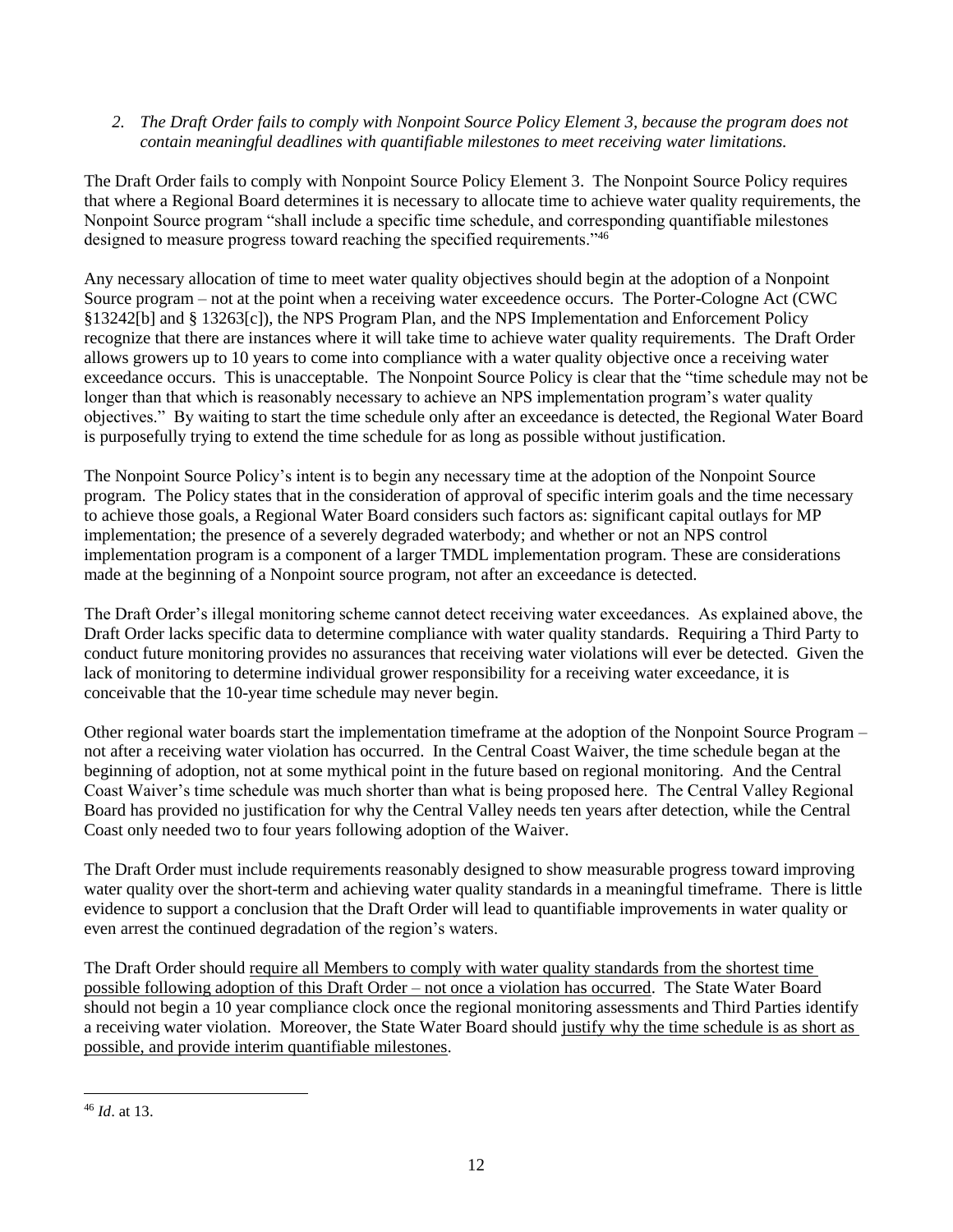The State Water Board should look to the recently adopted Los Angles/Ventura Ag Waiver<sup>47</sup> to set a time schedule for growers to come into compliance once an exceedance has occurred. The Ag Waiver states that:

If individual irrigated agricultural lands represented by the Discharger Group monitoring sites are not attaining Water Quality Benchmarks based on one year of sampling (one wet-weather event and one dryweather event), then these individual sites shall have an additional year before they are subject to discharge limitations equal to Water Quality Benchmarks at the points of discharge.<sup>48</sup>

Therefore, we request that the State Water Board set a timeframe – as short as possible – and state if individual irrigated agricultural lands represented by group monitoring sites are not attaining water quality standards based on one year of sampling, then the individual sites shall have one year to come into compliance before they are subject to enforceable effluent limitations equal to the water quality benchmarks at the point of discharge.

# *3. The Draft Order fails to comply with Nonpoint Source Policy Element 4, because it lacks verification measures adequate to determine whether growers meet water quality objectives*.

The Draft Order's monitoring scheme fails to meet the requirements of Nonpoint Source Policy Element 4. Regional monitoring locations cannot identify localized pollution problems that occur at individual field discharge locations or receiving waters in close proximity to pollution discharges. The WDRs' regional monitoring will provide no information and no correlation about dischargers' use of management practices and their discharges' impacts on more localized waters. Even on a regional level, the evidence shows that regional monitoring cannot establish any clear correlation, nevermind a "strong correlation, between pollution levels measured regionally and the effectiveness of any given dischargers' management practices." <sup>49</sup> Likewise, even the limited surveying of management practices being conducted in some watersheds by the Eastside Coalition in their management plans and updates does nothing to inform either the Regional Board or the public about the effectiveness of those management practices. As discussed above, the coalitions have only disclosed summaries of the survey results. And general summaries for small areas relative to the entire Coalition watershed say nothing about whether management measures are being properly implemented as required by the Nonpoint Source Policy. Consequently, the WDRs do not contain feedback mechanisms by which either the Regional Board or the public could "determine whether the program is achieving its stated purpose, or whether additional or different MPs or other actions are required."<sup>50</sup>

The State Water Board admits that the Draft Order required data does not "facilitates easy determination and enforcement of compliance with receiving water quality limitations."<sup>51</sup> But the Water Code does not require compliance only if it will be easy: it simply requires compliance with the  $WQOs.52$ 

The Draft Order's representative and regional monitoring program does not produce specific enough data to determine if any of the implemented management practices are in fact achieving water quality standards. Instead, rather than require growers to demonstrate they are meeting water quality objectives through individual outfall discharge monitoring, the Draft Order states that management practice implementation will be used as a substitute.

<sup>50</sup> *Id*.

 $\overline{a}$ <sup>47</sup> Los Angeles Water Quality Control Board, Conditional Waiver for Discharges from Irrigated Agricultural Lands Within the Los Angeles Region, Order No. R4-2016-0143.

<sup>48</sup> Los Angeles Water Quality Control Board, Conditional Waiver for Discharges from Irrigated Agricultural Lands Within the Los Angeles Region, Order No. R4-2016-0143, Appendix 2 pg. 10.

 $49$  Supra note 38, at 13.

 $51$  Supra note 15, at 15.

<sup>52</sup> California Water Code §13263(a).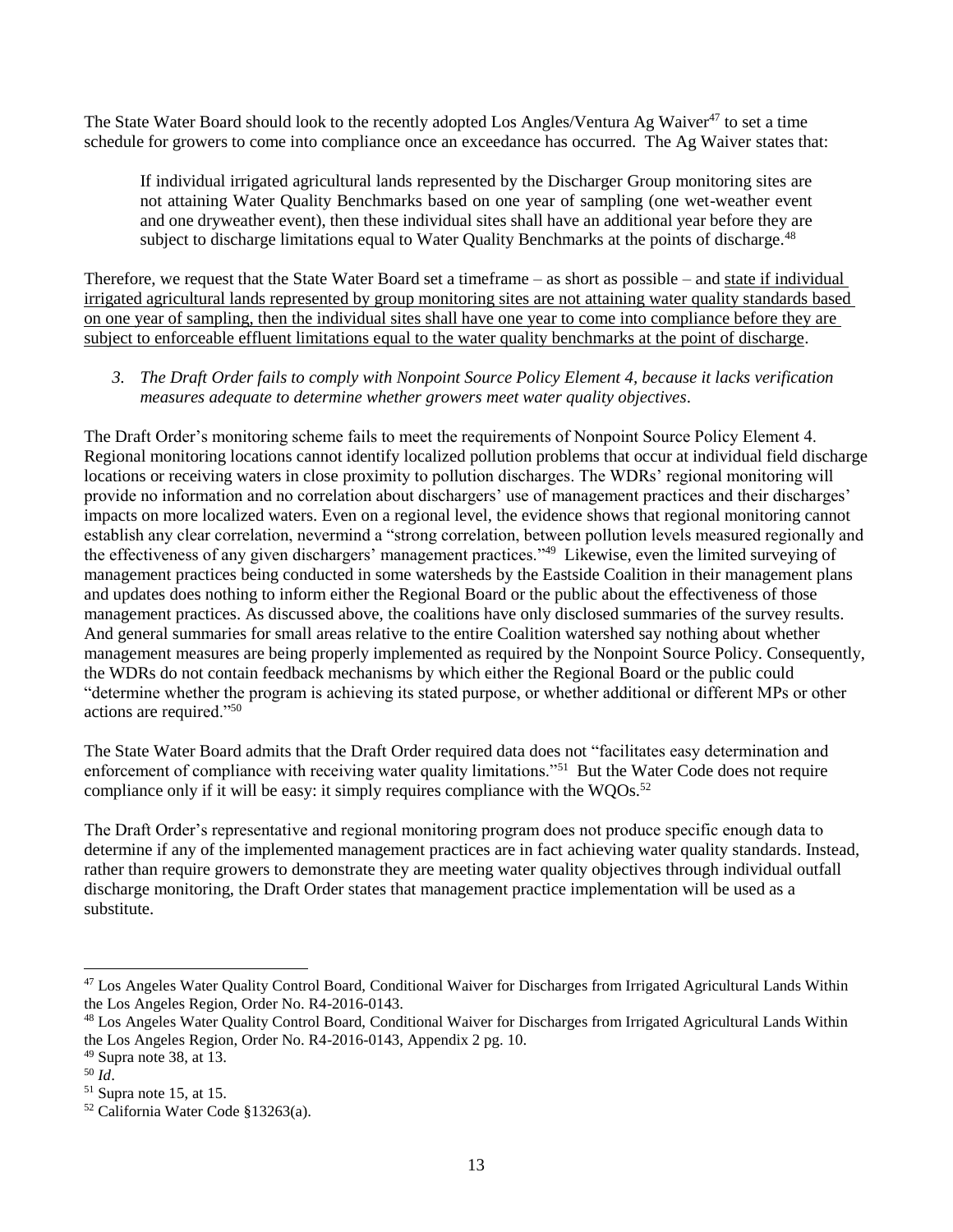In making this determination, the Draft Order inaccurately relies upon the Nonpoint Source Policy. Page 16 of the Draft Order asserts that the State Water Board can use management practice implementation as a proxy for meeting water quality standards. This directly conflicts with the actual Nonpoint Source Policy language, which states that "management practice implementation never may be a substitute for meeting water quality requirements."<sup>53</sup>

The State Water Board's assertion that management practice implementation can be used as a proxy for meeting water quality standards is misplaced. The Draft Order misconstrues the intent of the Nonpoint Source Policy. That Policy states that "in the earlier stages of some pollution control programs, water quality changes may not be immediately apparent" and therefore "MP implementation assessment may, in some cases, be used to measure nonpoint source control progress."<sup>54</sup> The Policy makes clear that MP implementation may help measure progress because at "early stages" of the Nonpoint Source Program you might not see immediate water quality results. However, the Policy is explicit that "MP implementation never may be a substitute for meeting water quality requirements."<sup>55</sup> However, the use of MP implementation in lieu of meeting water quality requirements is only temporary as the Regional Board waits for water quality improvements to begin showing results in water quality data. This is not the case with the Draft Order. The Draft Order substitutes – in perpetuity - management practice implementation for real data verification.

The Draft Order does not meet the requirements of the NPS Policy because it lacks adequate monitoring and reporting to verify compliance with the requirements and does not measure progress over time. The Draft Order lacks specific time schedules designed to measure progress toward reaching quantifiable milestones. And the Draft Order fails to meet the requirements of the NPS Policy because it lacks a description of actions to be taken to correct a receiving water violation to achieve water quality objectives. In total, the State Water Board has failed to show a "high likelihood" that the Draft Order will successfully achieve water quality standards. The State Water Board should include a finding that management practice implementation may never be a substitute for meeting water quality standards.

#### **C. THE STATE WATER BOARD SHOULD SET ENFORCEABLE NITROGEN RATES LINKED TO WATER QUALITY OBJECTIVES TO REMEDY PERSISTENT GROUNDWATER DEGRADATION.**

Thirteen years after the passage of legislation requiring the Regional Water Boards to review and revise their conditional Waivers of waste discharge for irrigated agriculture, the Regional Board has failed to pass general waste discharge requirements for approximately 3,600 growers that adequately protect water quality for the beneficial uses of the region. This lapse is particularly grievous in its impact on municipal drinking water use of groundwater, which receives no protection under either the original Waiver or in the current conditional Waiver.

Residents of this region are heavily dependent upon groundwater. According to the State Board's own draft report "Communities Reliant upon Contaminated Groundwater" 300,000 residents of Stanislaus and Merced Counties rely upon contaminated groundwater. Up to 100,000 people in these two counties rely upon domestic wells. Today the vast majority of San Joaquin Valley community water systems rely on groundwater as a drinking water source. According to the 2008 Existing Conditions Report, nitrate concentrations in groundwater in the eastern San Joaquin Valley exceeded drinking water standards in approximately 25 percent of domestic water supply wells, and a variety of pesticides were detected in up to 60 percent of the groundwater samples collected.

 $\overline{\phantom{a}}$ <sup>53</sup> Supra note 38, at 13.

<sup>54</sup> *Id*. at 12.

<sup>55</sup> *Id*.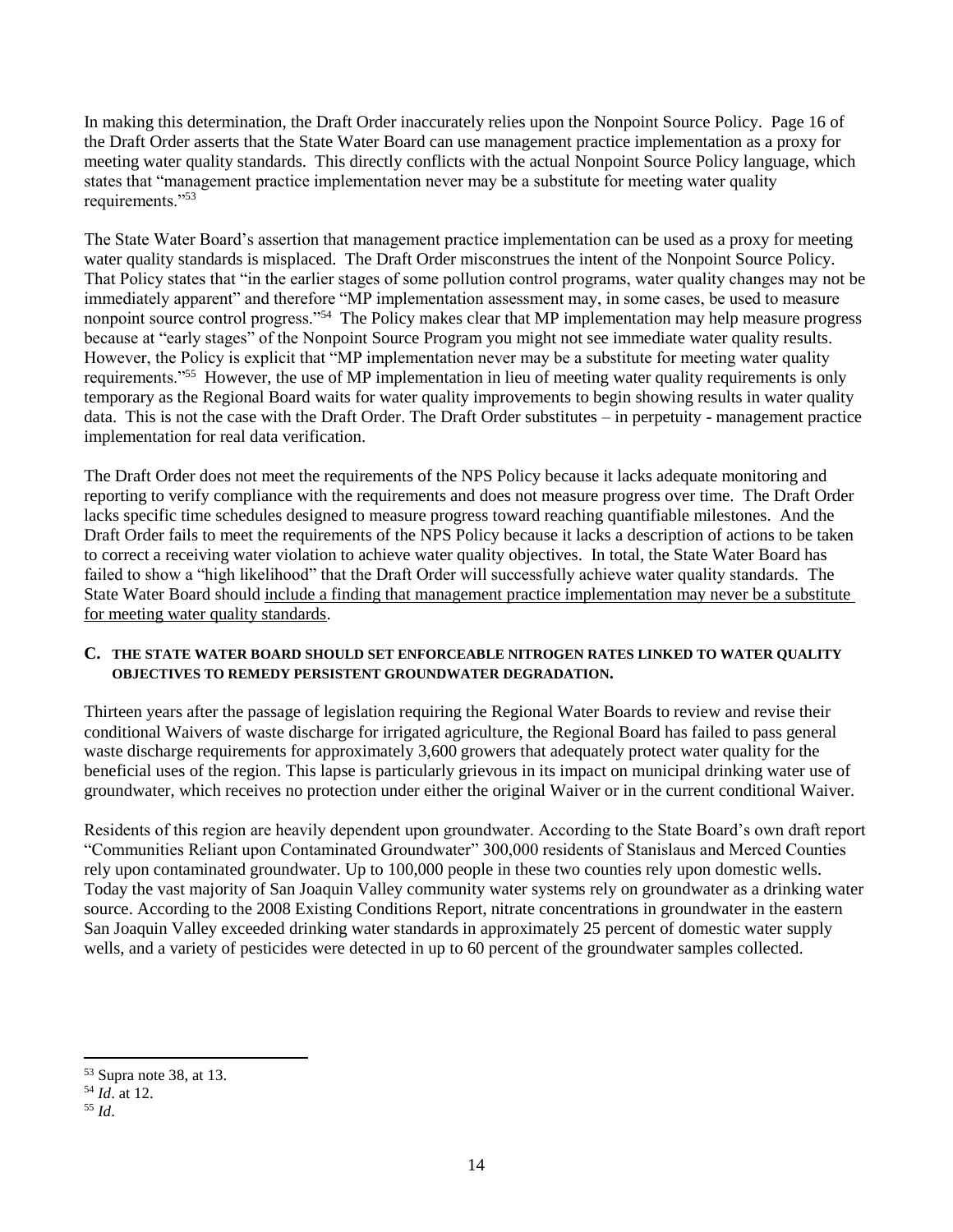#### *1. A/R and A-R nutrient ratios are not enforceable and are not linked to water quality objectives*.

Without performance standards linked to water quality objectives, the nutrient ratios do not enable us to understand how water quality will be impacted by current management practices. The State Water Board should require the AR nutrient ratios to be enforceable and linked to water quality objectives. As Element 5 of the Nonpoint Source Policy explains, each Regional Water Board shall make clear, in advance, the potential consequences for failure to achieve an NPS control implementation program's stated purposes. It is not sufficient that Members simply notify the Third Party when the Member has failed to meet the nutrient ratio. Violation of the nutrient ratio should be an enforceable standard in the Draft Order. Any violation of the nutrient ratio should result in additional controls, as if a receiving water violation had occurred.

In addition, it is inappropriate to allow the Third Party to establish the nutrient ratio coefficient. The AR nutrient ratio coefficient is a critical component of the entire Draft Order, and yet the State and Regional Water Board defer this authority to the Third Party to set the standard without any oversight. The State Water Board should require a public process for approving the AR ratio coefficient, which is then adopted by the Regional Water Board.

## *2. On-farm drinking water well monitoring and reporting is the most practical way to ensure a functional feedback mechanism exists regarding nitrate pollution*.

We support the added requirement to monitor and report nitrate levels of on-farm drinking water wells. As noted by the State Water Board, high levels of nitrates in drinking water pose serious health risks – especially for infants and pregnant women.<sup>56</sup> We agree with the Agricultural Expert Panel "that good nitrogen management is essential in all areas, not just high vulnerability areas . . . . Because deep percolation of nitrates is universal within irrigated agriculture, a good regulatory program must encompass all irrigated areas . . . ."<sup>57</sup> Given the importance and prevalence of nitrate contamination, testing of on-farm wells is a necessary step to addressing nitrate pollution in the Central Valley.

The Superior Court in *Monterey Coastkeeper* found a Waiver that did not allow for the identification of dischargers contributing to exceedances of water quality objectives to be insufficient.<sup>58</sup> The Court explained that a Waiver which did not practically allow for identification of those causing or contributing to exceedances of water quality objectives "lack[ed] . . . feedback mechanisms to assess the effectiveness of implemented management practices in reducing pollution and preventing further degradation of water quality."<sup>59</sup> The monitoring required in the Waiver did not identify specific growers and therefore the monitoring group and the Board could not identify who was causing the exceedances. If they could not identify who was causing the exceedance, then they could not determine which management practices were insufficient and therefore needed to be changed.

As *Monterey Coastkeeper* makes clear, how a program is implemented practically should be taken into account when evaluating compliance with the Nonpoint Source Policy. In effect, any Waiver which does not provide a practical mechanism to identify dischargers contributing to exceedances of water quality objectives violates the Nonpoint Source Policy.<sup>60</sup> On-farm drinking water well monitoring and reporting is the most practical way to ensure a functional feedback mechanism exists regarding nitrate pollution.

<sup>56</sup> Supra note 15, at 32.

<sup>57</sup> *Id.* at 22.

<sup>58</sup> Supra note 17, at 33-34.

<sup>59</sup> *Id.* at 33.

<sup>60</sup> *Id.* at 34; Nonpoint Source Policy, at 13-14 ("KEY ELEMENT 4: An NPS control implementation program shall include sufficient feedback mechanisms so that the RWQCB, dischargers, and the public can determine whether the program is achieving its stated purpose(s), or whether additional different MPs or other actions are required.").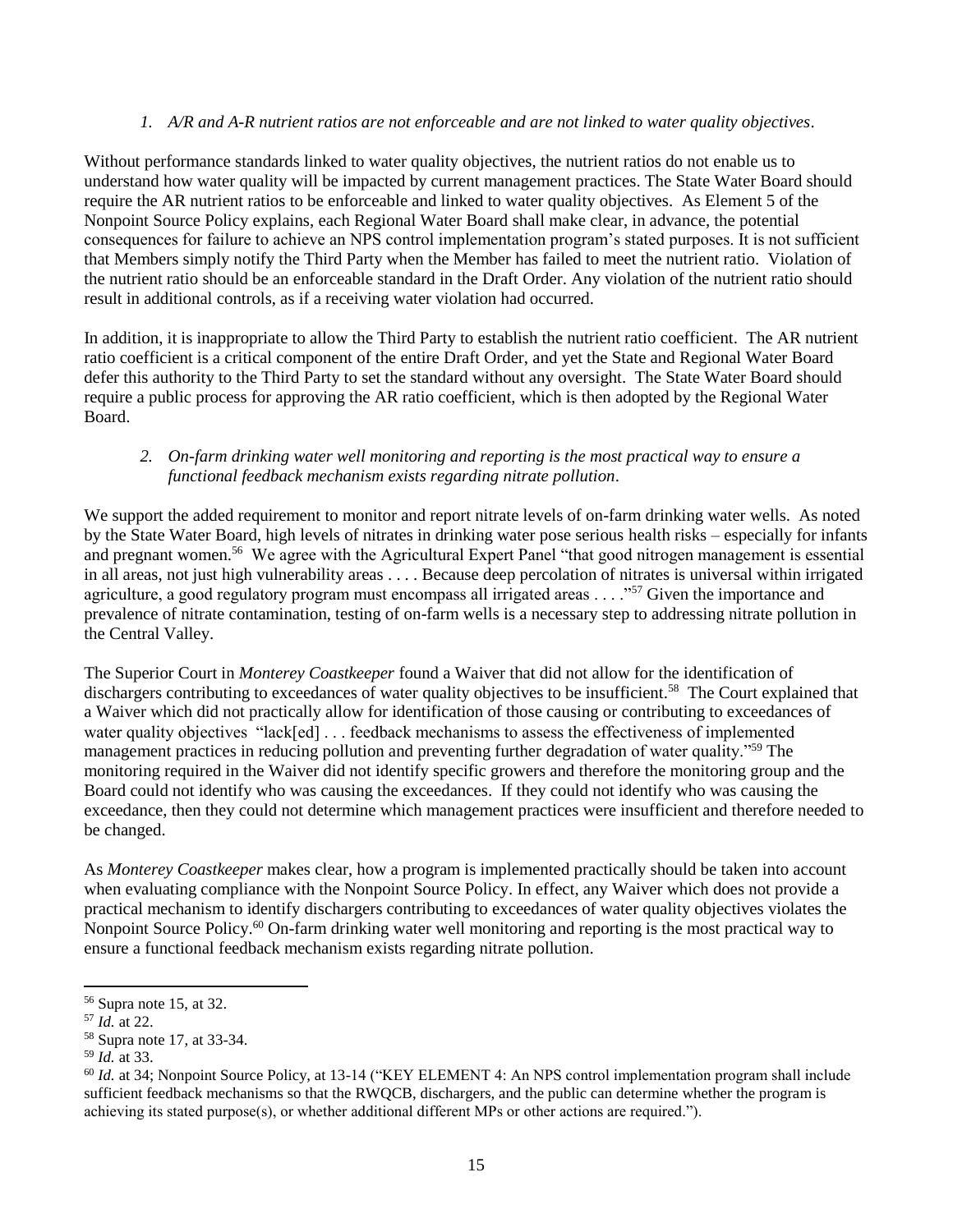#### *3. Well testing should include nitrates, 123 TCP, DBCP, and other contaminants in Title 22 known to be related to agriculture, as determined by the Drinking Water program.*

Nitrates are not the only water quality threat posed by agricultural activities. Therefore we urge that on-farm well testing include nitrates, 123-TCP, DBCP, and other contaminants in Title 22 of the CCC Division 4, Chapter 15, known to be related to agriculture, as determined by the Drinking Water program. By excluding these contaminants the General WDRs fails to provide feedback mechanisms as required by the Nonpoint Source Policy.<sup>61</sup> Although the General WDRs has been amended to specifically include pesticides and other contaminants that are monitored by the Department of Pesticide Regulation (DPR), this is insufficient to protect water quality as required by law. Advising the Central Valley Water Board that they "can rely" on the monitoring done by the DPR is not sufficient to protect ground and surface water from all of the impacts of agriculture. Merely stating the Board "can rely" on DPR data instead of requiring the data to be examined and acted upon does not ensure meaningful progress towards attaining water quality objectives.<sup>62</sup> Even if the DPR data is required to be used, some of the main pollutants of concern, such as 123-TCP and DBCP, are not monitored by the DPR because they are no longer in use as pesticides. Although these are no longer in use, they are still impacting water quality and therefore growers under the General WDRs should be required to monitor for them.

At the very least the General WDRs should be amended to include monitoring for contaminants like 123-TCP and DBCP that are legacy pollutants from agricultural operations that are still impacting water quality but are not monitored by the DPR. In addition, the General WDRs should be amended to require growers and/or the Third Party to examine the monitoring done by DPR and use that data to require growers to update management practices as necessary. If a well is identified as exceeding the MCL for any of the contaminants determined by the Division of Drinking Water as being related to agricultural operations,  $63$  the member must notify the Central Valley Water Board. In addition that member, or the Central Valley Board, must notify the users of the well in a timely manner in accordance with section IV, A of the proposed order or in accordance with Health and Safety Code Section 116455(b).

## **D. THE STATE WATER BOARD SHOULD COMPLY WITH THE ANTIDEGRADATION POLICY BY ESTABLISHING A BASELINE, CONDUCTING A PROPER MAXIMUM-BENEFIT ANALYSIS, AND REQUIRING THE BEST PRACTICABLE TREATMENT CONTROL.**

The Draft Order does not cure the deficiencies of the General WDRs with respect to the State Antidegradation Policy. Antidegradation law requires that, in high-quality waters, baseline water quality must be maintained unless it is demonstrated that any change in quality will (1) be consistent with the maximum benefit to the people of the state ("maximum benefit"); (2) not unreasonably affect present or probable future beneficial uses; and (3) not result in water quality less than that prescribed by state policies. Furthermore, any activity that produces or may produce waste, and that discharges into high-quality waters,<sup>64</sup> must result in best practicable treatment control ("BPTC") to ensure that (a) pollution or nuisance will not occur, and (b) the highest water quality consistent with maximum benefit will be maintained.

The General WDRs fail to meet the requirements of Antidegradation Policy by failing to (1) establish a water-

 $\overline{\phantom{a}}$ <sup>61</sup> Supra note 38, at 13-14.

<sup>62</sup> *Supra note 17*, at 34.

<sup>&</sup>lt;sup>63</sup> This would include both those contaminants monitored under the General WDRs and those monitored by the DPR. The language of the DPR should be amended to make it explicit that MCL exceedance discovered by either monitoring program triggers the action requirements of the General WDRs.

<sup>&</sup>lt;sup>64</sup> The court in *AGUA* found that an actual showing of degredation is not required; instead the policy applies when there "is a determination that the receiving water is high quality water and that an activity will discharge waste into the receiving water." *Associacion De Gente Unida Por El Agua (Agua) v Central Valley Regional Water Board,* (2012) 210 Cal.App.4th 1255, 1272. The policy presumes from these two facts that the quality of the receiving water will be degraded by the discharge of waste. *Id.*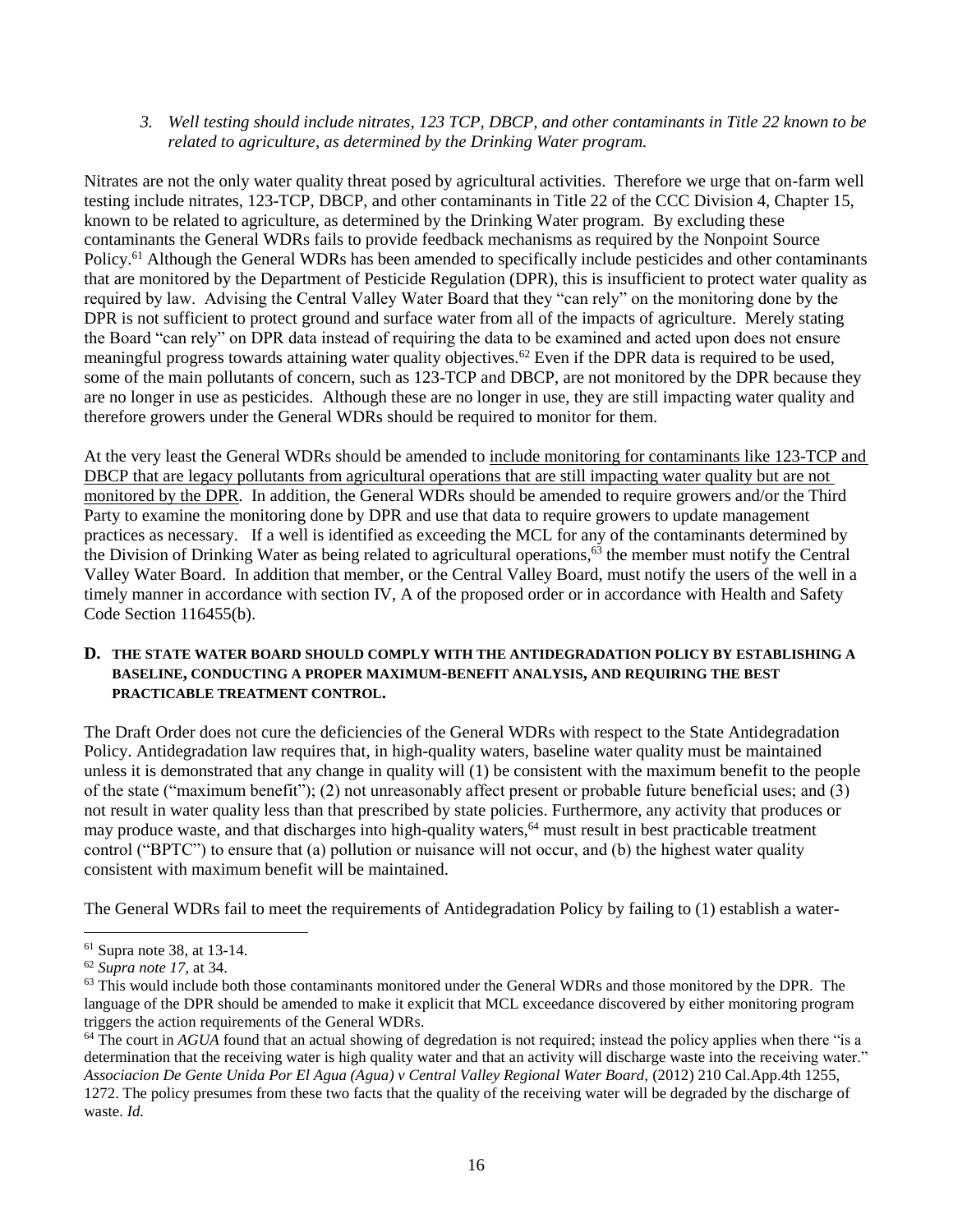quality baseline to determine authorized alterations in water quality and their impacts on beneficial uses, (2) conduct an adequate maximum-benefit analysis, and (3) establish BPTC to ensure that nuisance and pollution will not occur and that the highest water quality consistent with maximum benefit will be maintained. In addition, the General WDRs explicitly authorize pollution and nuisance for more than 10 years.

# *1. The Order fails to meet the requirements of the Antidegradation Policy because there is no establishment of a water quality baseline*.

The draft order authorizes continued noncompliance with the State Antidegradation Policy. First, the draft order does not require the establishment of a water-quality baseline. The State Water Board recognizes that the appropriate baseline is the "best quality of water since 1968," but that, "[i]n almost all cases, it will be impossible … to establish an accurate numeric baseline for potentially hundreds of waterbodies…."<sup>65</sup> Thus, the Board finds that a "general review and analysis of readily available data is sufficient."<sup>66</sup>

We acknowledge that a general analysis of available data is appropriate for determining whether the Antidegradation Policy applies. As the draft order states:

[T]he Central Valley Water Board appropriately assessed thousands of surface water<sup>67</sup> and groundwater data points and concluded that at least some of the surface waters and groundwater in the … watershed were high quality. Based on this finding, the Central Valley Water Board acted appropriately by then conducting a general antidegradation analysis.<sup>68</sup>

We agree that this approach is appropriate for determining that the Antidegradation Policy applies to the Eastern San Joaquin River watershed.

Nevertheless, once determined that the Antidegradation Policy applies, it becomes unacceptable to abandon any attempt to establish a numeric baseline. We concede that a calculation of the best water quality since 1968 will necessarily be an estimate based on available data. However, since any meaningful antidegradation analysis requires comparing said baseline to WQOs it is fundamental that some baseline be established.<sup>69</sup> For example, the Central Valley Salinity Alternatives for Long-Term Sustainability (CV-SALTS) process established 2-4 mg/L as the background concentration of nitrate-nitrogen in Central Valley groundwater. Without setting such a background, the General WDRs makes it impossible to assess the level of degradation that will occur as a result of authorized discharges, and thus whether those changes in water quality are consistent with maximum benefit.

The draft seems to imply that the analysis in *Agua* does not apply to nonpoint discharges, stating that the groundwater discharges regulated under the General WDRs are unlike the "concentrated discharges … that were the subject of [*Agua*]." This characterization of *Agua* is inaccurate. In *Monterey Coastkeeper v. SWRCB* the Court contemplated whether an Agricultural Waiver for the Central Coast was required to apply the Antidegradation Policy as laid out in *Agua*.<sup>70</sup> In that case the State Water Board did not make any of the necessary findings to allow a degradation to occur and instead stated the Waiver was consistent with the policy "because it will 'improve' water quality."<sup>71</sup> The Court found this analysis unacceptable and remanded and directed the Board "to

<sup>65</sup> State Water Resources Control Board Draft Order No. R5-2012-0116, at 59-60.

<sup>66</sup> *Id.* at 60.

 $67$  "Any actions that can adversely affect high quality surface waters are also subject to the federal antidegredation policy developed under the Clean Water Act. Where the federal antidegredation policy is applicable, the State Board has interpreted its Antidegredation Policy as incorporating the federal policy." *Monterey Coastkeeper v. California State Water Resource Control Board (SWRCB)*, (2015) No. 34-2012-80001324, 6 (internal citations omitted). <sup>68</sup> *Id.*

<sup>69</sup> *Agua*, 210 Cal. App. 4th 1255, 1270.

<sup>70</sup> *Monterey Coastkeeper v. SWRCB*, (2015) No. 34-2012-80001324.

<sup>71</sup> *Id.* at 39.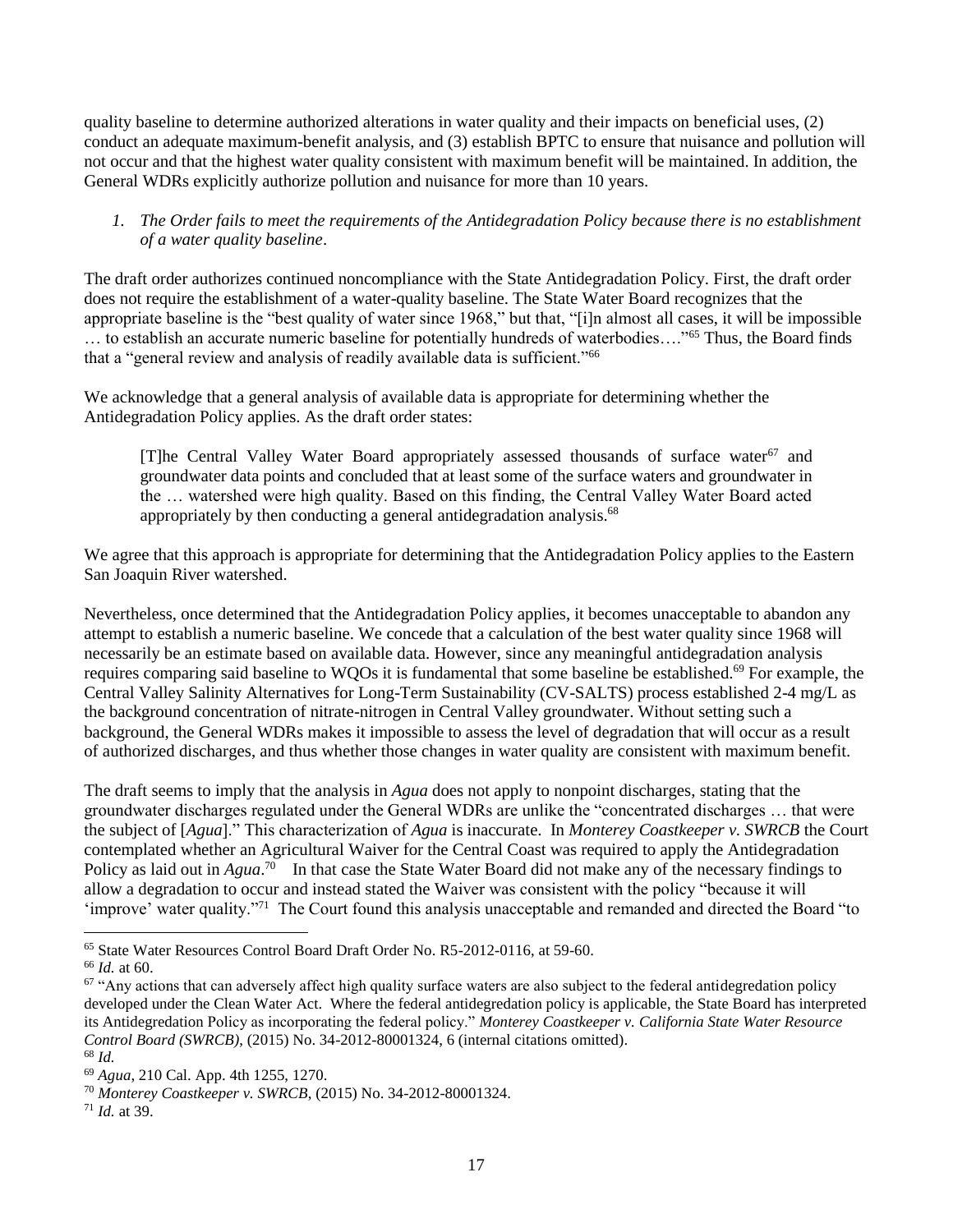consider whether the Waiver is consistent with the Antidegradation Policy, as interpreted by the Court in [*Agua*]."<sup>72</sup>

By merely stating that the Antidegradation Policy has been satisfied, the Water Board fails to make the required findings that would allow high quality waters to be degraded. When there "is a determination that the receiving water is high quality and that an activity will discharge waste into the receiving water" degradation is assumed<sup>73</sup> and an Antidegradation Policy analysis is required. Therefore to allow degradation, the Draft Order must "set forth findings that bridge the analytical gap between the raw evidence and ultimate decision."<sup>74</sup> The State Board's findings must provide "the analytic route [it] traveled from evidence to action" to satisfy this requirement, so as to allow the reviewing court to satisfy its duty to "compare the evidence and ultimate decision to 'the findings.'"<sup>75</sup> Mere recitation of legal requirements – as done here - is not sufficient.

The findings to allow degradation must be made using the EPA's Economic Guidance for Water Quality Standards Workbook<sup>76</sup> ("EPA Workbook") which establishes a test to determine if there might be interference with important social and economic development. The EPA Workbook outlines three steps involved in performing an economic impact analysis as part of an antidegradation review: (1) verify the project's costs and calculate annual costs of the pollution control project; (2) determine if maintaining high quality waters will interfere with development; and (3) determine if development is economically and socially important.<sup>77</sup> The EPA Workbook provides several worksheets for addressing these factors.<sup>78</sup> Yet the State Board and the Regional Board have not addressed these basic factors or completed the EPA worksheets – or provided any evidence even remotely resembling such an analysis – in reaching their conclusion. The Draft Order does not meet the requirements of law and is therefore an abuse of discretion.

# *2. The Order fails to meet the requirements of the Antidegradation Policy because it allows for an inadequate maximum-benefit analysis*.

Second, the Draft Order more generally sanctions an inadequate maximum-benefit analysis. It first notes that "the state depends on Central Valley agriculture for food and that Central Valley communities rely on agriculture for employment."<sup>79</sup> It goes without saying that California depends on agriculture for food and employment; the statement seems to imply a false choice between agriculture and no agriculture. This is akin to stating that the state depends on clean drinking water. The Draft Order then goes on to conclude that the "societal benefits outweigh the costs associated with the effects of irrigated agriculture under the Modified General WDRs," and thus "any degradation allowed … is consistent with the maximum benefit to the people of the state."<sup>80</sup> This statement is purely conclusory, as there is no identified cost-benefit analysis supporting such a finding. In reaching this conclusion, the draft states that "if monitoring of drinking water wells indicates that MCLs are being exceeded, we expect dischargers that are causing or contributing to the exceedance to provide replacement water to the affected population."<sup>81</sup> A mere "expectation," however, is not an appropriate consideration for determining the costs and benefits of discharges to the people of the state. This type of conclusory reasoning is precisely what Agua determined to be not sufficient as a proper antidegradation analysis.<sup>82</sup>

 $\overline{a}$ <sup>72</sup> *Id.*

<sup>73</sup> *Agua,* at 1272. Degredation is assumed when waste is being discharged into high quality waters.

*<sup>74</sup> See Topanga Association for a Scenic Community v. County of Los Angeles* (1974) 11 Cal.3d, 506, 514-516.

 $^{75}$  *Id.* at 515.

<sup>76</sup> U.S. Environmental Protection Agency, *Interim Economic Guidance for Water Quality Standards Workbook* (March 1995), available at http://water.epa.gov/scitech/swguidance/standards/economics/chaptr5.cfm.

<sup>77</sup> *Id.* at 5-2.

<sup>78</sup> *Id.* at Worksheets AA, AB, and O-Y.

<sup>79</sup> Draft order, at 61.

<sup>80</sup> *Id.*

<sup>81</sup> *Id.*

<sup>&</sup>lt;sup>82</sup> Agua, 210 Cal. App. 4th at 1280. "While the findings need not be extensive or detailed, mere conclusory findings without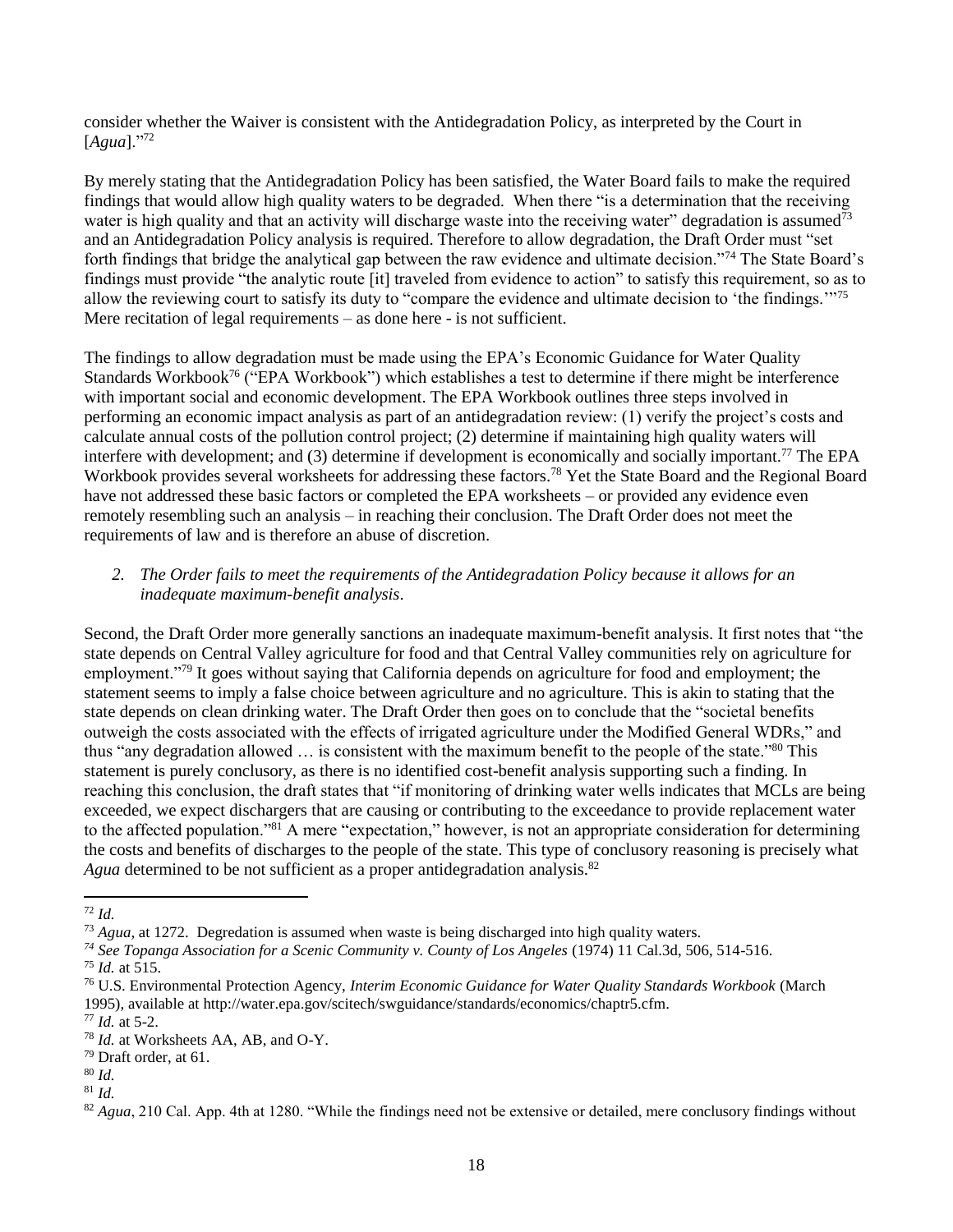In *Monterey Coastkeeper* the Superior Court found a draft agricultural Waiver to be in violation of the Antidegradation Policy because it made conclusory statements without any findings of evidence.<sup>83</sup> In that case, the Board did not provide any findings and just stated they complied with the Antidegradation Policy because the Waiver would "'improve' water quality."<sup>84</sup> The Court remanded the draft order and directed the Board to apply the Antidegradation Policy as laid out in *Agua*. 85 This draft order suffers from the same faults as the one in *Monterey Coastkeeper*. The Board makes the statement that "societal benefits outweigh the costs" but does not provide any findings to justify that conclusion.<sup>86</sup> Conclusory statements like those in the draft order at issue here were specifically rejected as insufficient in the context of agricultural Waivers by the Superior Court in *Monterey Coastkeeper*. 87 By not providing findings of evidence to justify the maximum-benefit analysis, this draft order does not meet the requirements of the law.

An adequate maximum-benefit analysis would compare the economic, health, and environmental costs and benefits of the authorized degradation. The serious health risks posed by nitrate-contaminated water increase costs not only to individuals but to the healthcare system as a whole. Financial costs, moreover, include not only those to farmers, but also those to individuals and communities that must spend a greater share of their incomes and resources to obtain potable water, such as through bottled water, water treatment, or the drilling of new or deeper wells. Contaminated water also has regional economic impacts, both because of the opportunity costs involved with diverting resources to alternative water sources, as well as because contaminated water can reduce property values, increase loan costs, and in general limit community development. Without including these and other costs associated with allowed degradation, it is impossible to conclude that authorized changes in water quality are consistent with maximum benefit.

The State Water Board laid out how a proper maximum-benefit analysis should be conducted in State Water Board Order 86-17.88 A maximum-benefit determination "is made on a case-by-case basis and is based on considerations of reasonableness under the circumstances at the site" and must consider the following factors:<sup>89</sup> "past, present, and probable beneficial uses of the water" as specified in the Water Quality Control Plans; "economic and social costs, tangible and intangible, of the proposed discharge compared to the benefits,<sup>90</sup> environmental aspects of the proposed discharge; and the implementation of feasible alternative treatment or control methods."<sup>91</sup> The Draft Order did not conduct this required analysis and therefore does not comply with the law and is an abuse of discretion.

*3. The Order fails to meet the requirements of the Antidegradation Policy because it does not require Best Practicable Treatment or Control*.

Third, the Draft Order does not require Best Practicable Treatment or Control (BPTC). As stated above, the

l

reference to the record are inadequate. . . . Here, the crucial findings that would have allowed the Regional Board to authorize a discharge that would degrade the groundwater, i.e., that the discharge will be consistent with the maximum benefit to the people of the state, that it will not unreasonably affect beneficial uses, and that it will not violate water quality objectives, were all based upon the finding that the Order would not further degrade groundwater quality. That finding is not supported by the evidence in the record. . . ." *AGUA*, 210 Cal. App. 4th at 1281 (internal citations omitted).

<sup>83</sup> *Monterey Coastkeeper*, No. 34-2012-80001324 at 39.

<sup>84</sup> *Id.*

<sup>85</sup> *Id.*

<sup>86</sup> Supra note 15, at 61.

<sup>87</sup> *Monterey Coastkeeper*, No. 34-2012-80001324 at 39. "On remand, the Board is directed to consider whether the Waiver is consistent with the Antidegration Policy, as interpreted by the Court in *AGUA*." *Id.*

<sup>88</sup> State Water Resources Control Board Order No. 86-17, at 22, n. 10; *AGUA*, at 1279.

<sup>89</sup> *AGUA.* at 1279.

<sup>90</sup> With reference to economic costs, costs to both the discharger and the affected public must be considered. *Id*.

<sup>91</sup> *Id.*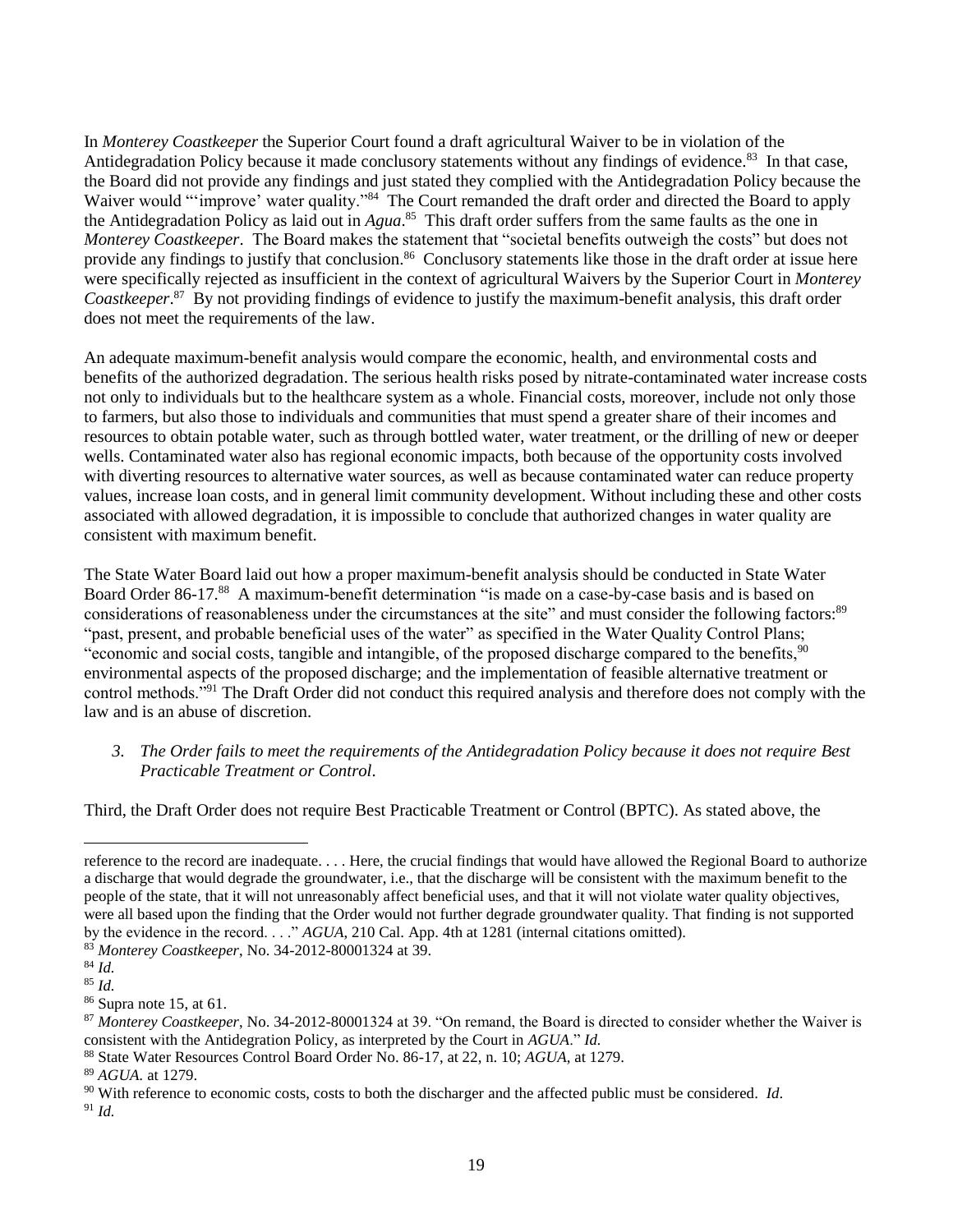General WDRs specifically authorize pollution and nuisance for up to 10 years in areas subject to Ground Water Quality Management Plans (GQMPs). This, by definition, does not constitute BPTC. Although WDRs may authorize phased compliance, they may not permit "unnecessary time lag."<sup>92</sup> Without an enforceable standard tied to water quality objectives, it is impossible to know whether authorized management practices will lead to cessation of pollution and nuisance within a reasonable timeframe. In *San Joaquin County Resource Conservation District* the Court found "the program is geared towards identifying exceedances, rather than degradation  $\dots$  render[ing] the Renewed Waiver inconsistent with the Antidegradation Policy.<sup>93</sup>

Like the Renewed Waiver in *San Joaquin County Resource Conservation District*, the draft order creates a program in which for the first 10 years exceedances are only identified and not enforced in areas subject to GQMPs. The Court in *San Joaquin County Resource Conservation District* goes on to explain why only identifying exceedances does not comply with the Antidegradation Policy: "it is not clear that the Board has an adequate means of identifying and taking actions against dischargers who are violating water quality objectives, or of ensuring BPTC is being implemented."<sup>94</sup> The Draft Order suffers from the same fatal flaws as the Renewed Waiver in *San Joaquin County Resource Conservation District*, it specifically prevents the Board from having the ability to take action against dischargers or ensure BPTCs are fully implemented for 10 years.

Furthermore, it is impossible to determine whether authorized discharge activities will ensure maintenance of the highest quality water consistent with maximum benefit, since (1) the amount of authorized degradation is unknown, (2) the maximum-benefit analysis is insufficient, and (3) there are no enforceable standards. This again, by definition, does not constitute BPTC. "If the Board is going to rely on watershed-scale monitoring to ensure agricultural dischargers are implementing BPTC, the Board still must ensure that any activity that will result in a discharge of waste to high quality waters will comply with water quality standards and meet BPTC."<sup>95</sup> The General WDRs in the Draft Order do not meet this requirement.

#### **E. THE STATE WATER BOARD SHOULD REQUIRE ROBUST REPORTING LINKED TO SPECIFIC LOCATIONS WITH ALL DATA MADE AVAILABLE TO THE PUBLIC.**

# *1. All grower data should be made publically available.*

The public has a right to all growers' individual data. Under both State and Federal law, disclosure of water quality data to the public is of great importance. Anything less than individual grower data violates the Clean Water Act, the Porter-Cologne Act, and the Nonpoint Source Policy. The right of the public to water quality data is only tempered by the need to protect methods and processes that amount to trade secrets. As the acts make clear, methods and processes does not include monitoring data needed to ensure compliance with water quality standards.

The Clean Water Act and the Porter-Cologne Act demand that data be made available to the public. Water Code §13269 requires a Waiver to include monitoring requirements "designed to support the development and implementation of the Waiver program, including, but not limited to, verifying the adequacy and effectiveness of the Waiver conditions."<sup>96</sup> Additionally, "monitoring results must be made available to the public."<sup>97</sup>

 $92$  23 C.C.R. § 2231(b).

<sup>&</sup>lt;sup>93</sup> San Joaquin County Resource Conservation District v. Central Valley Regional Water Quality Control Board, (2013) No. 34-2012-80001186, at \*20.

<sup>94</sup> *Id.*

<sup>95</sup> *Id.*

<sup>96</sup> Cal. Water Code §13269(a)(2).

 $^{97}$  *Id.*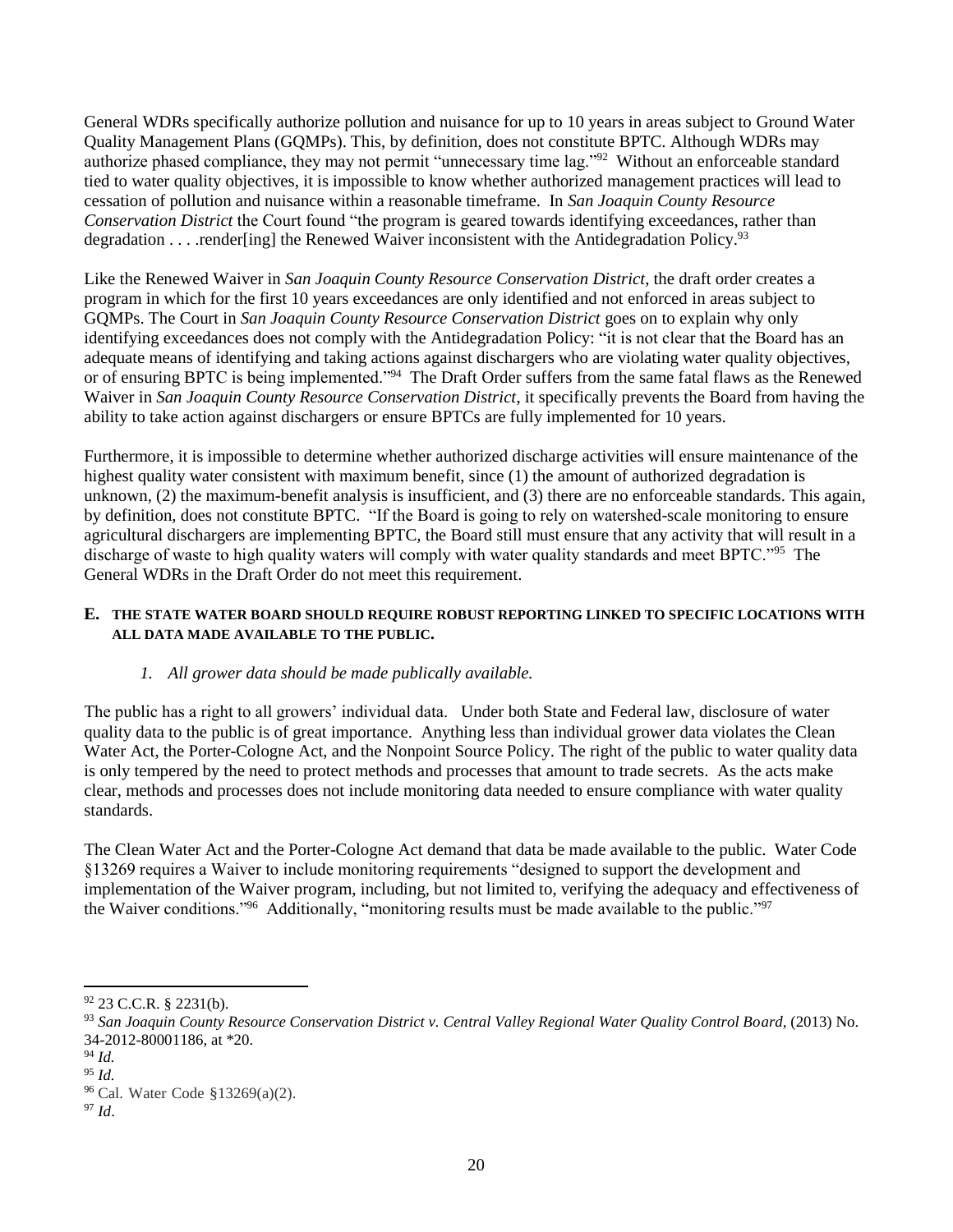The Clean Water Act clearly states that parameter data, such as nitrogen levels, are always required to be disclosed. The growers try to argue that some of their field level data amounts to protected trade secrets. This argument misinterprets the law. The Federal Clean Water Act deliberately excludes effluent data from amounting to a protected trade secret:

Any records, reports, or information obtained under this section (1) shall, in the case of effluent data, be related to any applicable effluent limitations, toxic, pretreatment, or new source performance standards, and (2) shall be available to the public, except that upon a showing satisfactory to the Administrator by any person that records, reports, or information, or particular part thereof (*other than effluent data*), to which the Administrator has access under this section, if made public would divulge *methods or processes* entitled to protection as trade secrets.<sup>98</sup>

The only types of information that can ever be considered trade secrets are methods and processes.<sup>99</sup> Any interpretation of trade secrets that includes contamination levels, their locations, and the owner of those locations, violates the mandate of the Act to make available to the public information related to water quality. The data the growers' seek to protect, parameter data from wells and the owner of those wells, are not methods or processes and therefore must be disclosed.

In addition to violating the Act on its face, allowing the growers to protect any of the field level data would undermine the intention of Congress to have the public actively involved in monitoring and enforcement.<sup>100</sup> Without field level data tied to particular growers, the public will not be able to identify which growers are in violation. If the public cannot determine who is in violation they will not be able to utilize their rights to bring citizen suits. Therefore, growers are not entitled to protect this data from disclosure.

The Nonpoint Source Policy also requires all data to be made available to the public. The Policy requires that regardless of the monitoring required, "all monitoring programs should be reproducible, provide a permanent/documented record and be available to the public."<sup>101</sup> This requirement is to ensure that Key Element 4 can be achieved. Key Element 4 states "[a]n NPS control implementation program shall include sufficient feedback mechanisms so that the RWQCB, dischargers, and the public can determine whether the program is achieving its stated purpose(s)  $\ldots$  ."<sup>102</sup> The public cannot do their duty under the Nonpoint Source Policy to ensure the program is achieving its purpose if data cannot be tied to particular BMPs. By not providing all field data, including its location and owner, the public will not be able to determine which farms are bad actors and/or which BMPs are not being effective. If the public cannot determine which measures are effective and which are not, then the Waiver lacks the feedback mechanisms required by the Nonpoint Source Policy.

# *2. The General WDRs do not provide a means for determining the effect of the regulatory program on water quality.*

We are pleased that the State Board has amended the Farm Evaluation reporting requirements to require fieldlevel data; however this amendment will still not provide enough data for the Regional Board to ensure progress towards improving water quality as required under the law. Even though the Nonpoint Source Policy acknowledges that achieving water quality objectives might take time, a Waiver "must include requirements reasonably designed to show measurable progress toward improving water quality over the short-term and achieving water quality standards in a meaningful time frame."<sup>103</sup> The General WDRs at issue here do not provide

l

<sup>98</sup> 33 U.S.C. § 1318(b) (2012) (emphasis added).

<sup>99</sup> *Id.*

<sup>100</sup> *See* 33 U.S.C. § 1365 (2012).

 $101$  NPS page 14.

<sup>102</sup> NPS page 13 (emphasis added).

 $103$  Supra note 17, at 32.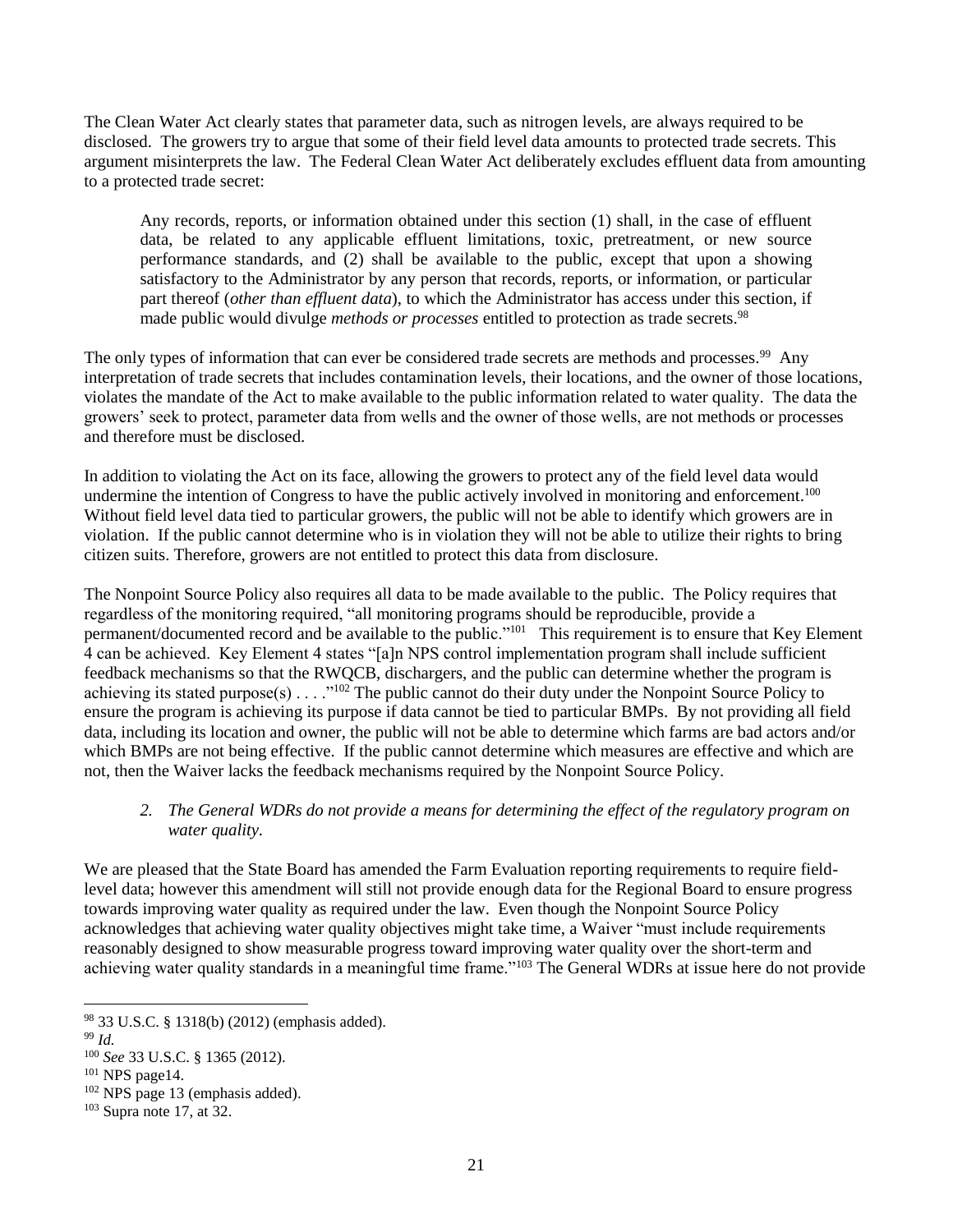a means of ensuring progress towards attaining water quality standards.<sup>104</sup> To comply with the Policy the General WDRs at a minimum must provide, accurate, transparent A/R data, linked to specific locations. This data is needed to begin to address the problem of nitrate contamination of groundwater. Without providing detailed data the General WDRs have no way to verify the program is working and instead are essentially hoping that the program will be effective.

In *Monterey Coastkeeper* the Superior Court found that a Waiver program which employed an iterative management practice<sup>105</sup> approach, like here, does not meet the requirements of law.

In theory, the Modified Waiver ensures that dischargers will, over time, implement "effective" management practices because it requires them to implement increasingly "improved" management practices until there are no more discharges causing or contributing to exceedances of water quality standards. . . . In practice, this approach is highly unlikely to work because the receiving water monitoring data, submitted in most cases by a cooperative management group, does not identify the individual discharges that are "causing or contributing" to the exceedance. As a result, neither the Board, nor the . . . group . . . can identify where the pollution is coming from or whether the grower's management practices are effectively reducing pollution and degradation. 106

In addition, the Modified Waiver in *Monterey Coastkeeper* did not define what an "improved" practice would be and did not require a specific amount or percentage of improvement.<sup>107</sup> By not providing these elements the Court determined that the Waiver did not provide any means to "ensure any meaningful progress towards achieving quantifiable reductions in pollutant discharges" and therefore was inadequate.<sup>108</sup> The General WDRs in this case suffers from the same defects as the Modified Waiver in *Monterey Coastkeeper*. By not providing for robust reporting that is linked to specific farms, the Regional Board does not have an accurate means of assessing which management practices are failing and in need of review and enforcement. The General WDRs also do not identify what amount of "improvement" would be necessary to bring a discharger into compliance. Therefore, like the Modified Waiver in *Monterey Coastkeeper*, the General WDRs in practice will not meet the requirements of the Nonpoint Source Policy because it does not require a level of reporting that would allow for follow up, enforcement, and meaningful improvement of management practices.

# *3. The Draft Order should require submission of field-level data to begin during the first year of order adoption.*

Although the Nonpoint Source Policy recognizes that there are "instances where it will take time to achieve water quality requirements, the time schedule may not be longer than that which is reasonably necessary to achieve ... water quality objectives."<sup>109</sup> Delaying the reporting of field-level data would be an unreasonable time delay in violation of the Policy. While the proposed order would require the Third Party and the Regional Board to collect and process more information than in the current permit, individual growers are already required to collect this information for retention on their site/farm. Since the growers are already collecting this information, there is no reasonable justification to delay the reporting of that data to the Third Party and the Regional Board within the first year.

<sup>104</sup> *Id.* at 33.

<sup>&</sup>lt;sup>105</sup> "[D] ischargers must implement 'management practices' to prevent or reduce discharges of waste that are causing or contributing to exceedances of water quality standards. To the extent monitoring data shows implemented management practices have not been effective in preventing discharges . . . the Modified Waiver requires the discharger to implement "improved" management practices." *Id.*

<sup>106</sup> *Id.* at 33-34.

<sup>107</sup> *Id.* at 34-35.

<sup>108</sup> *Id.*

<sup>109</sup> Supra note 38, at 13.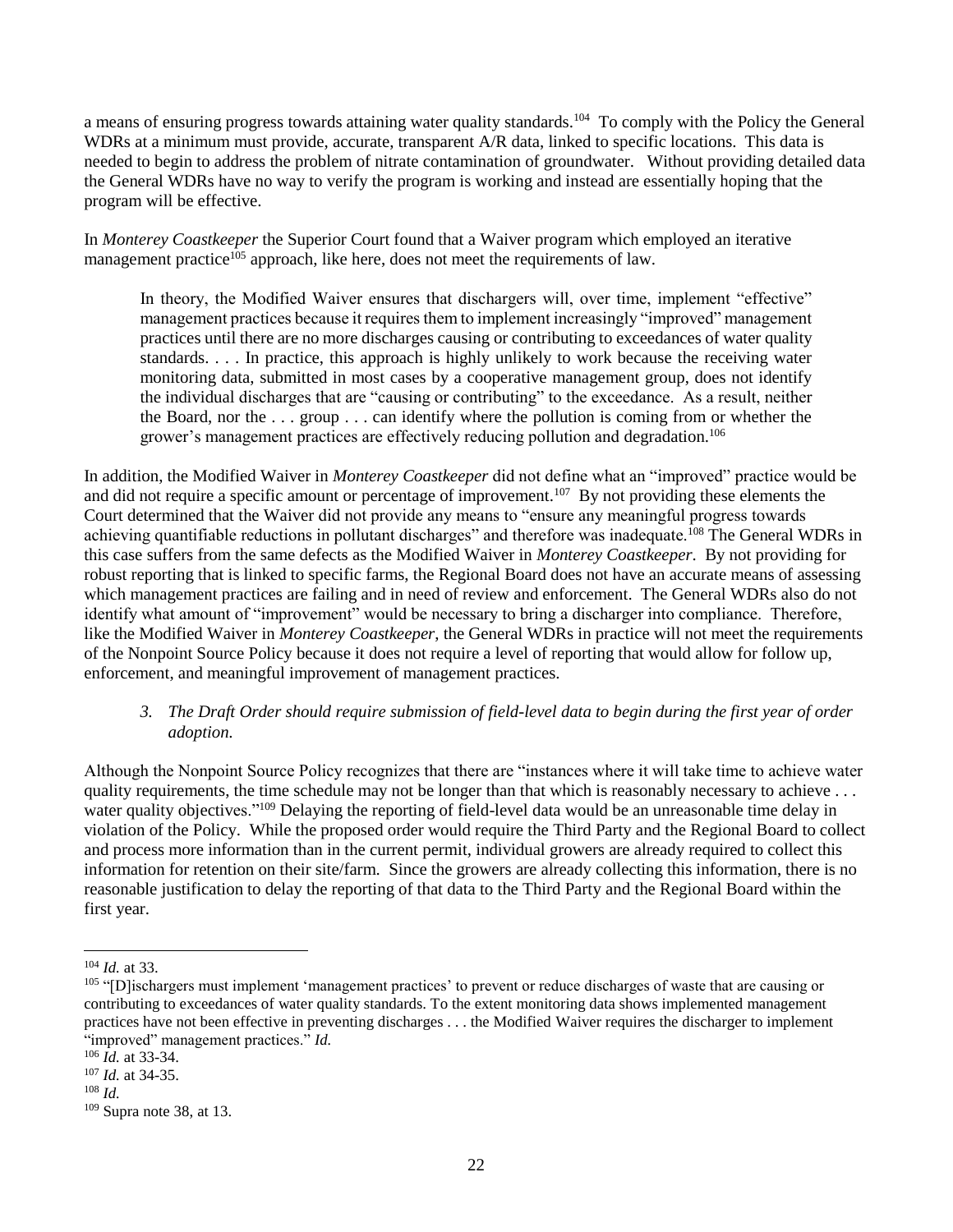Receiving this data within the first year of adoption will allow for the Board and the Third Party to more quickly address the water quality problems associated with agriculture return irrigation flows and stormwater runoff. The development of the nitrogen coefficient relies on the field-level information that will currently not be reported in the first year. The longer that data is not reported, the longer it will take for the coefficient to be developed. The nitrogen coefficient is expected to be an important tool for addressing nitrogen pollution, which is a major water quality concern in the Central Valley. By delaying the reporting of this field-level data, the General WDRs delays the development of an important implementation tool without any justification, violating the Nonpoint Source Policy.

#### **F. THE STATE WATER BOARD SHOULD MINIMIZE THIRD PARTY INVOLVEMENT IN DATA AGGREGATION, DETERMINING UPSTREAM MONITORING, AND DEVELOPING A NITROGEN COEFFICIENT.**

## *1. The Third Party should not develop the nitrogen removal coefficients without any public input or review by the Regional Board or State Board*.

The General WDRs improperly directs the Third Party to develop the nitrogen removal coefficients without input from the public or any oversight by the State or Regional Water Board. The nitrogen coefficients will eventually be used to determine A/R ratios, which will be used to determine the effectiveness of growers' nitrogen management practices. By allowing the Third Party to develop the nitrogen coefficients without oversight, the General WDRs violates the Nonpoint Source Policy. "Before approving . . . a specific NPS . . . program, a RWQCB must determine that there is a high likelihood the implementation program will attain . . . stated water quality objectives. This includes consideration of the MPs to be used and the process for ensuring their proper implementation, as well as assessment of . . . effectiveness."<sup>110</sup> As mentioned above, the nitrogen coefficients are an important piece that will be used to measure the effectiveness of MPs. Leaving this important task to the Third Party with no input from the public, State Board, or Regional Board violates the Nonpoint Source Policy's explicit instruction that the Regional Board determine there is a "high likelihood" of success the program will attain water quality objectives. The Boards cannot determine the likelihood of success if they have no say in the development of the process which will be used to evaluate management practices of nitrogen. If the Regional or State Board cannot develop the coefficients, then at a minimum, any coefficients developed by the Third Party should be reviewed and commented on by the public and formally approved by the Regional Board. Formal oversight by the Regional Board is necessary to meet the requirements of the Nonpoint Source Policy.

# *2. The State Water Board should require regular submission of all underlying data to the Central Valley Board, along with all correspondence between the Third Party and the growers*.

The Nonpoint Source Policy requires "sufficient feedback mechanisms" so the Board, dischargers, and the public can determine whether the program is effectively meeting its "stated purpose(s)."<sup>111</sup> By not requiring regular submission of all underlying data and correspondence between the Third Party and the growers, the General WDRs does not provide "sufficient feedback" to allow the Board and the public to determine effectiveness. Requiring submission of all data and correspondence will ensure that the Board, along with the public, can verify that the data is being reported and summarized accurately. Oversight of the Third Party is imperative to the program's success. Without oversight, there is a chance that inaccurate or incomplete data will be reported to the Board which could in turn compromise the efforts to address on-going water quality problems. Having a strong mechanism to scrutinize the practices of the Third Party will help combat their bias in favor of the growers and encourage accurate and complete reporting.

<sup>110</sup> *Id.* at 11.

 $111$  Supra note 38, at 13.